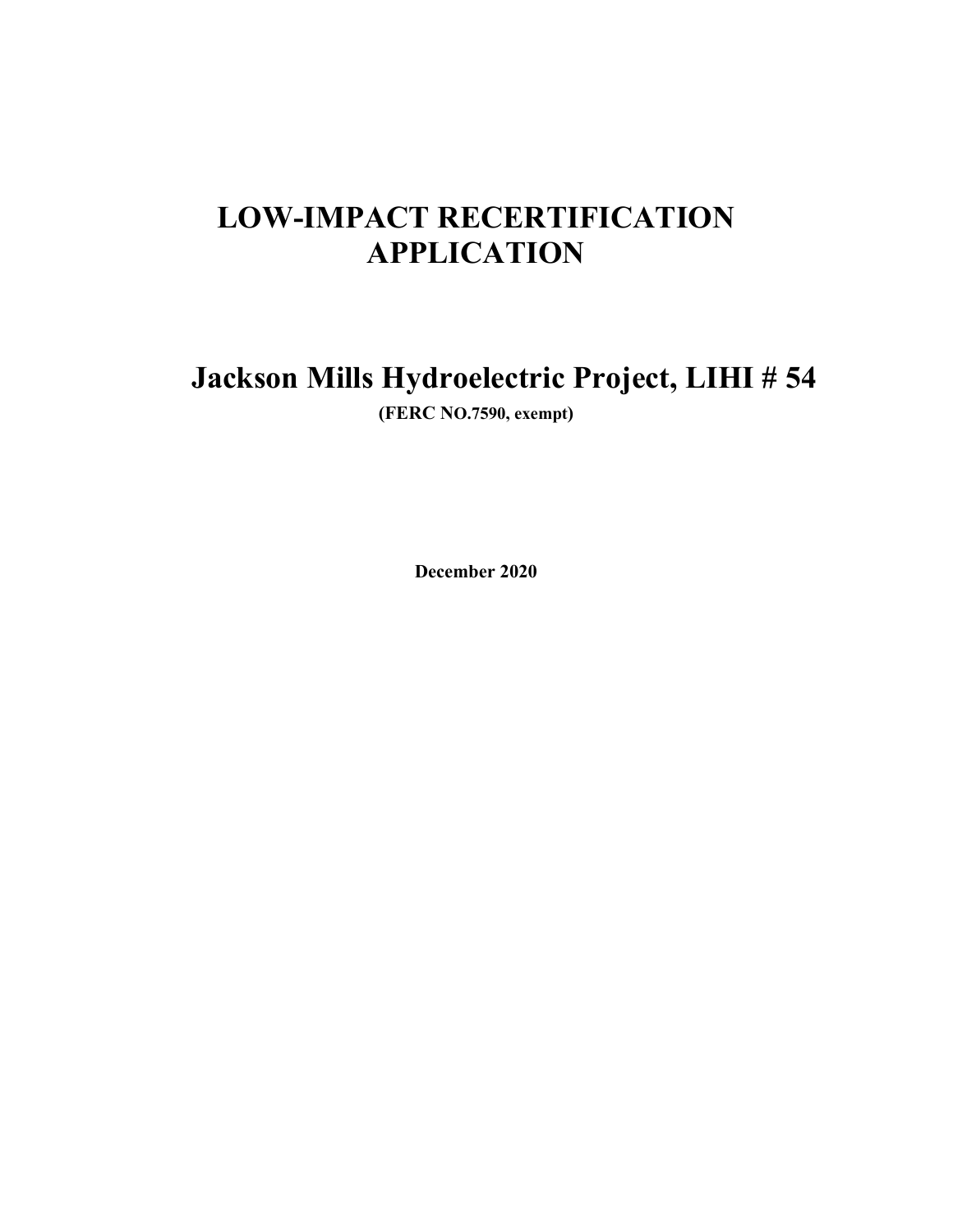# **Table of Contents**

| 1.        |    |  |  |
|-----------|----|--|--|
| 2.0       |    |  |  |
| 3.0       |    |  |  |
| A.        |    |  |  |
| <b>B.</b> |    |  |  |
| C.        |    |  |  |
| D.        |    |  |  |
|           | Е. |  |  |
| F.        |    |  |  |
| G.        |    |  |  |
| H.        |    |  |  |
| 4.0       |    |  |  |
| 5.0       |    |  |  |
|           |    |  |  |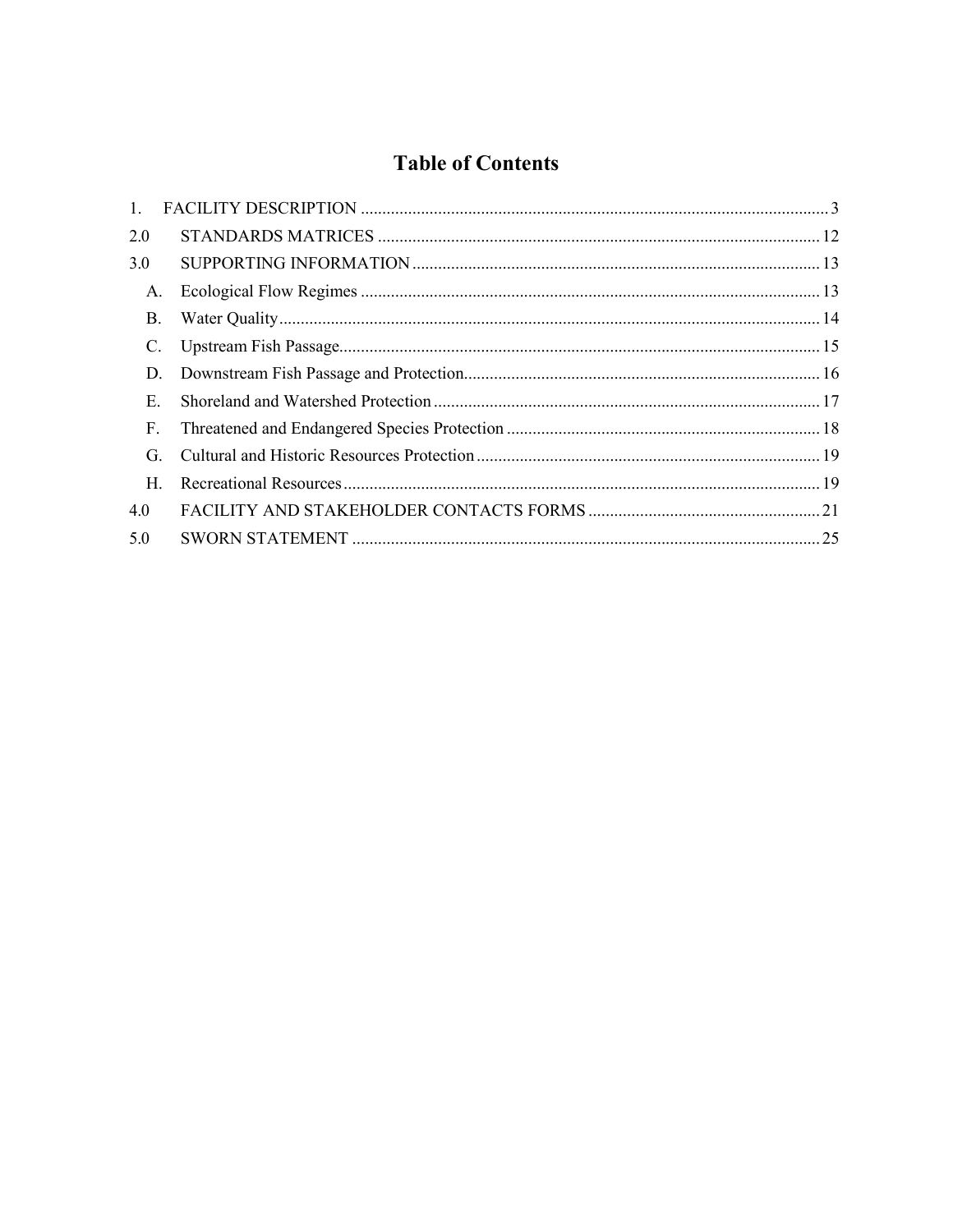## **1.0 FACILITY DESCRIPTION**

The Jackson Mills Hydroelectric facility is owned by the City of Nashua, New Hampshire. The facility is located in downtown Nashua, New Hampshire approximately 700 feet downstream from the crossing of Main Street (old U.S. Route 3) on the Nashua River.

The mainstem Nashua River is 37.5 miles long and officially begins in Lancaster, Massachusetts at the confluence of its two major tributaries - the North and South Nashua Rivers. The mainstem river flows into the Merrimack River in Nashua approximately 1.25 miles downstream of the Jackson Mills facility (Figure 1).

The Nashua River basin has a total drainage area of 529 square miles, with 88 square miles being in New Hampshire, and 441 square miles in Massachusetts. From the central valley of the mainstem of the Nashua River to the limits of the watershed, the landscape is broad, forested, and rural, with small towns and cities scattered throughout.

The area in the vicinity of the Jackson Mills dam is urban in character and typical of an old New England manufacturing city. The Nashua public library is located on the south bank of the river. The former powerhouse on the north bank currently houses a restaurant, (the former powerhouse) which contains some of the features of the old operation. The new powerhouse was constructed adjacent to the old powerhouse with the turbine inlet located beneath the restaurant. The land uses along the north side of the river to the east of the restaurant are predominantly industrial and to the west they are commercial. On the south side of the river the land usage to the east of the library is predominantly urban residential with commercial uses lying to the west. Along both banks above and below the dam the vegetation consists of planted ornamentals and those types typical of disturbed ground.

The Federal Energy Regulatory Commission (FERC) regulates the facility with an exempt status as Project #7590, issued in 1984. The facility was first LIHI certified in 2010 for a five-year term and was recertified in 2015 for another five-year term.

The impoundment formed by the Jackson Mills dam impoundment is approximately 40 acres. The gross reservoir volume is 150 acre-feet.

The dam is designed as a gravity-type stone masonry spillway, with a concrete cap and a concrete extension and concrete-faced stone gravity-type abutments (Figure 2). The dam is 33 feet high, 180 feet long built in 1877. An 8-foot-high pneumatic crest gate system was added in 2014 on 140 feet of the spillway. The powerhouse built at the time of FERC exemption is located at the north dam abutment. The original powerhouse built in 1919 just to the east of the current powerhouse was converted into a restaurant prior to the FERC exemption. The facility also includes a tailrace channel; an upstream Denil fish ladder (Figure 3), and a transmission line and appurtenant facilities. Project features are shown in Figure 4.

A semi-Kaplan Turbelec turbine is installed in the powerhouse. The generating unit consists of one single-regulated propeller-type turbine. The installed capacity of the unit is 1,100 kW. The facility is operated as a fully automated run-of-river project. At times of non-generation, the project is authorized to release an outflow equal to an instantaneous minimum of 207 cfs which is 0.5 cfs for the 414 square mile drainage area above the project site. When inflows fall below 207 cfs, inflow is equal to outflow.

There have been no material changes during the current LIH term; however, the turbine is scheduled for replacement in 2021. The power output will remain at the present capacity of 1,000 kW. The replacement turbine will use the same river flow regime, and headwater and tailwater variations as the existing turbine.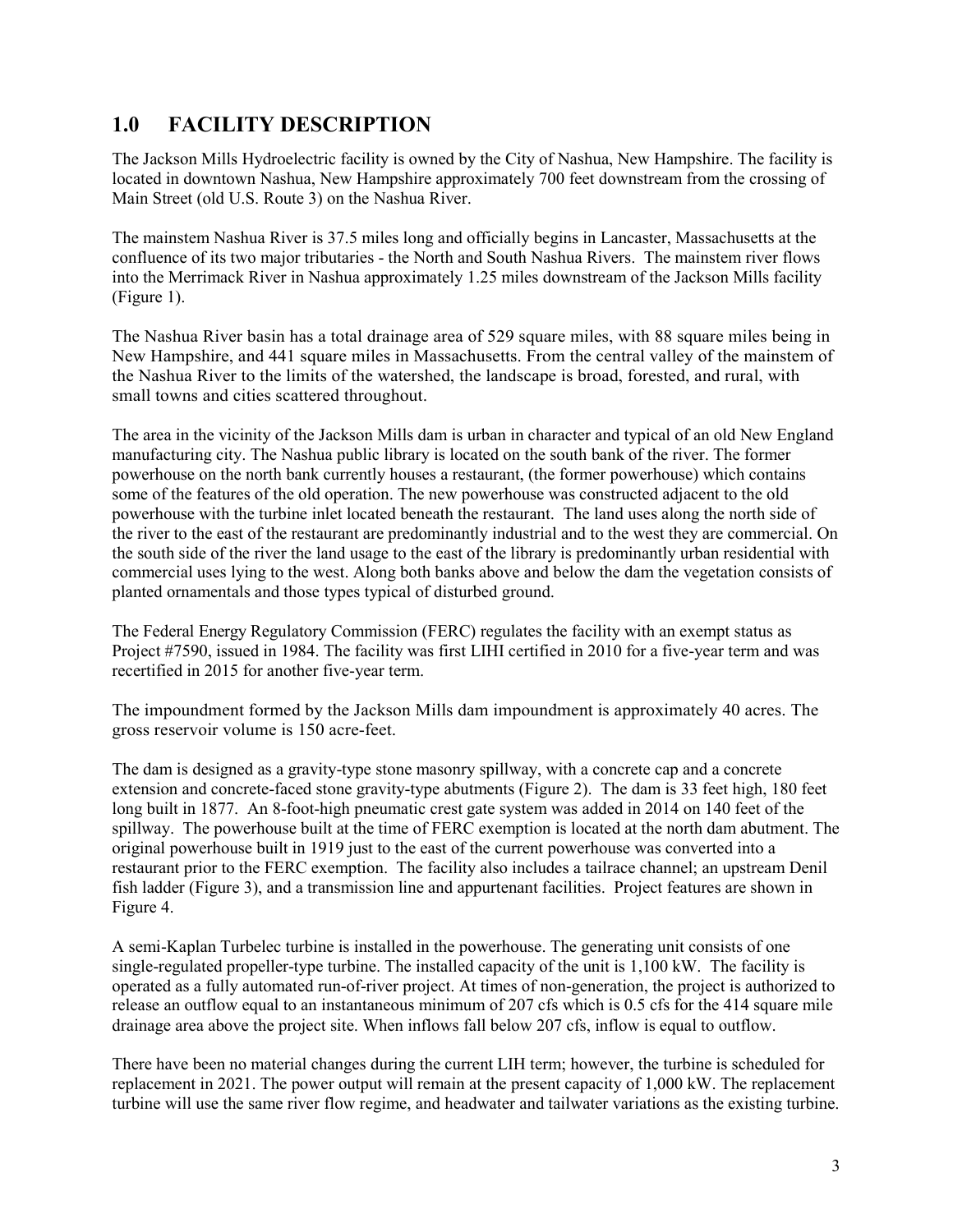As such, run-of-river operation will be maintained in accordance with the terms and conditions of the Project's FERC Exemption From Licensing.



**Figure 1. Project Location and Watershed**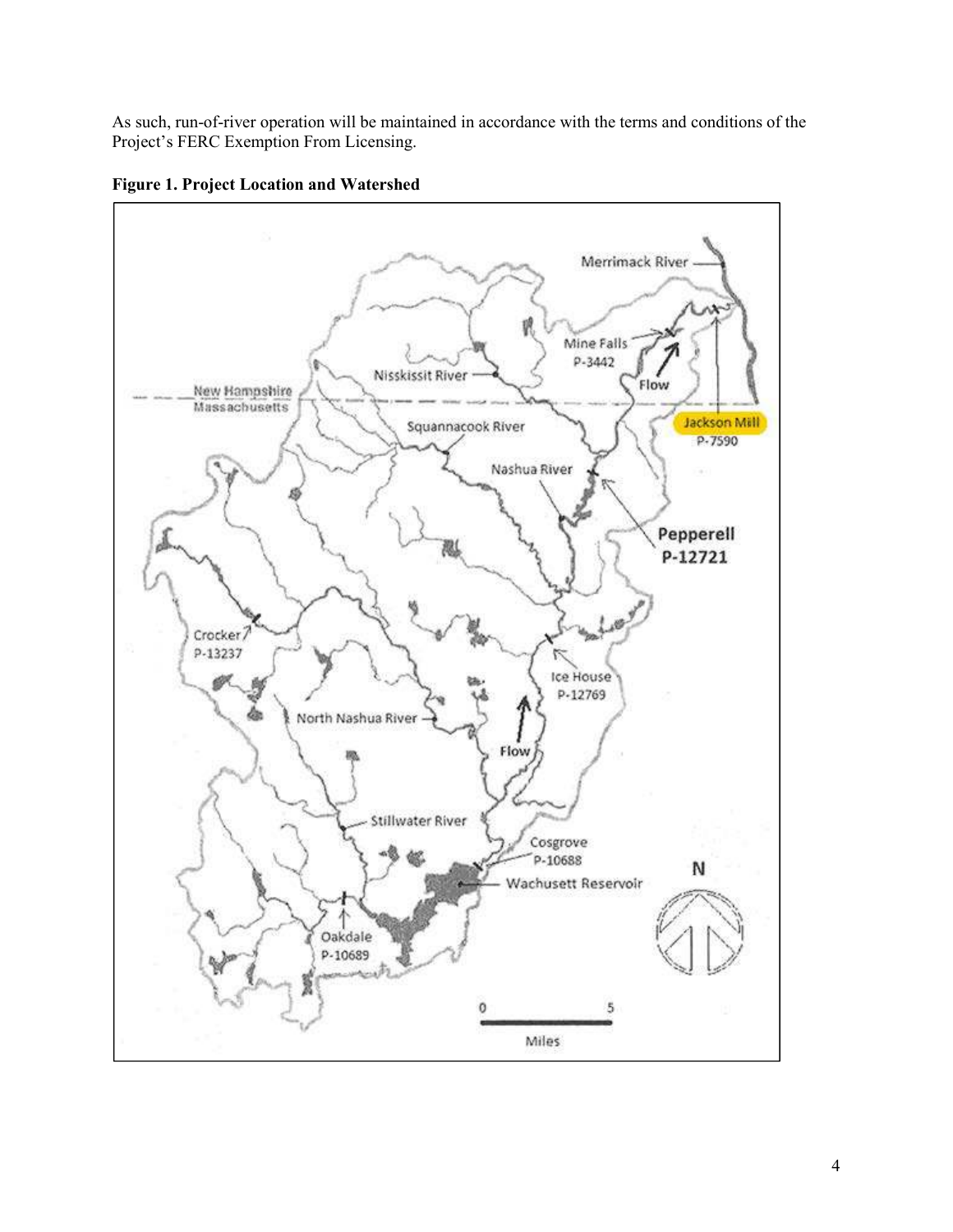**Figure 2. Dam and pneumatic crest gates** 



**Figure 3. Spillway channel and top of fish ladder** 

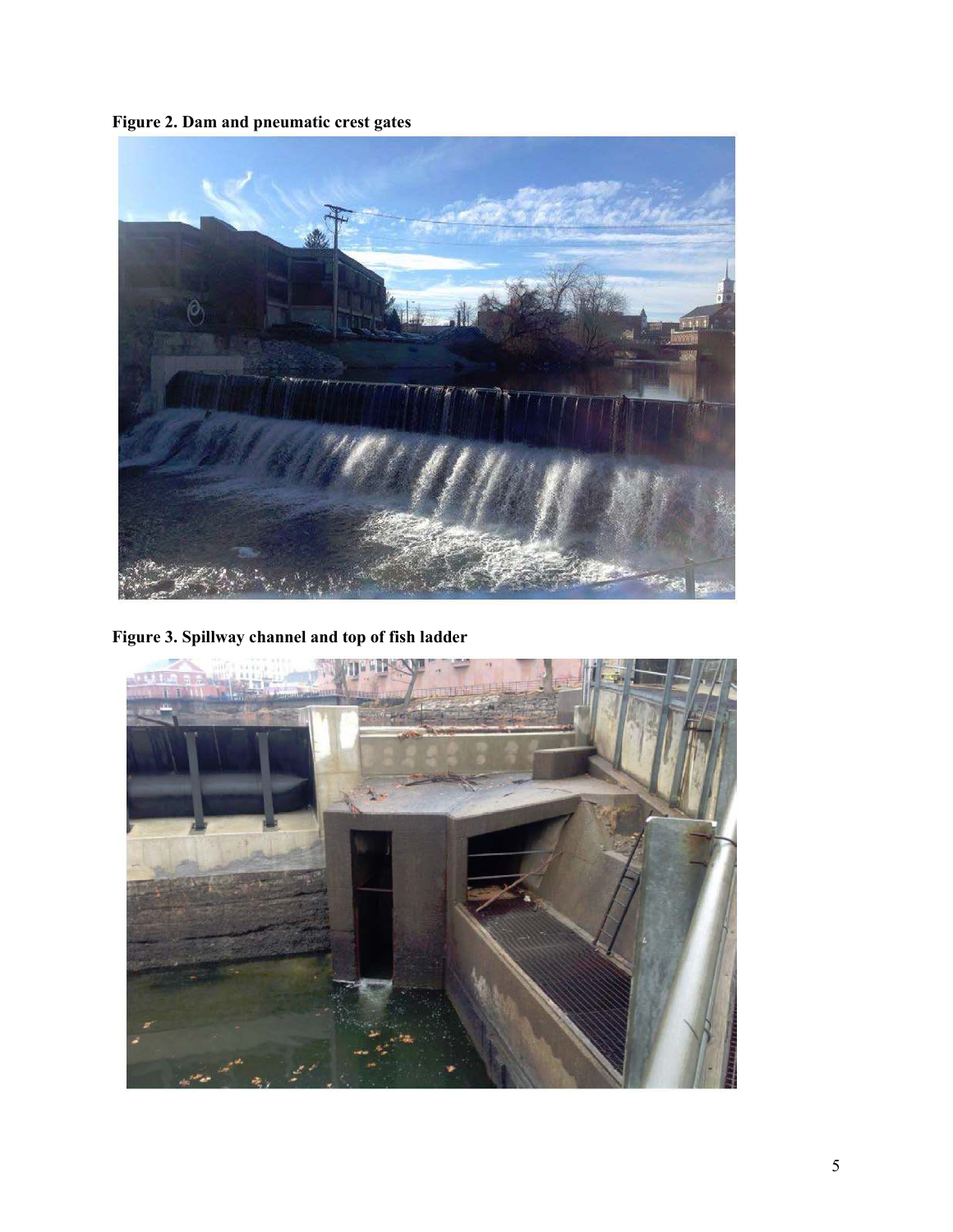**Figure 4. Key project features** 

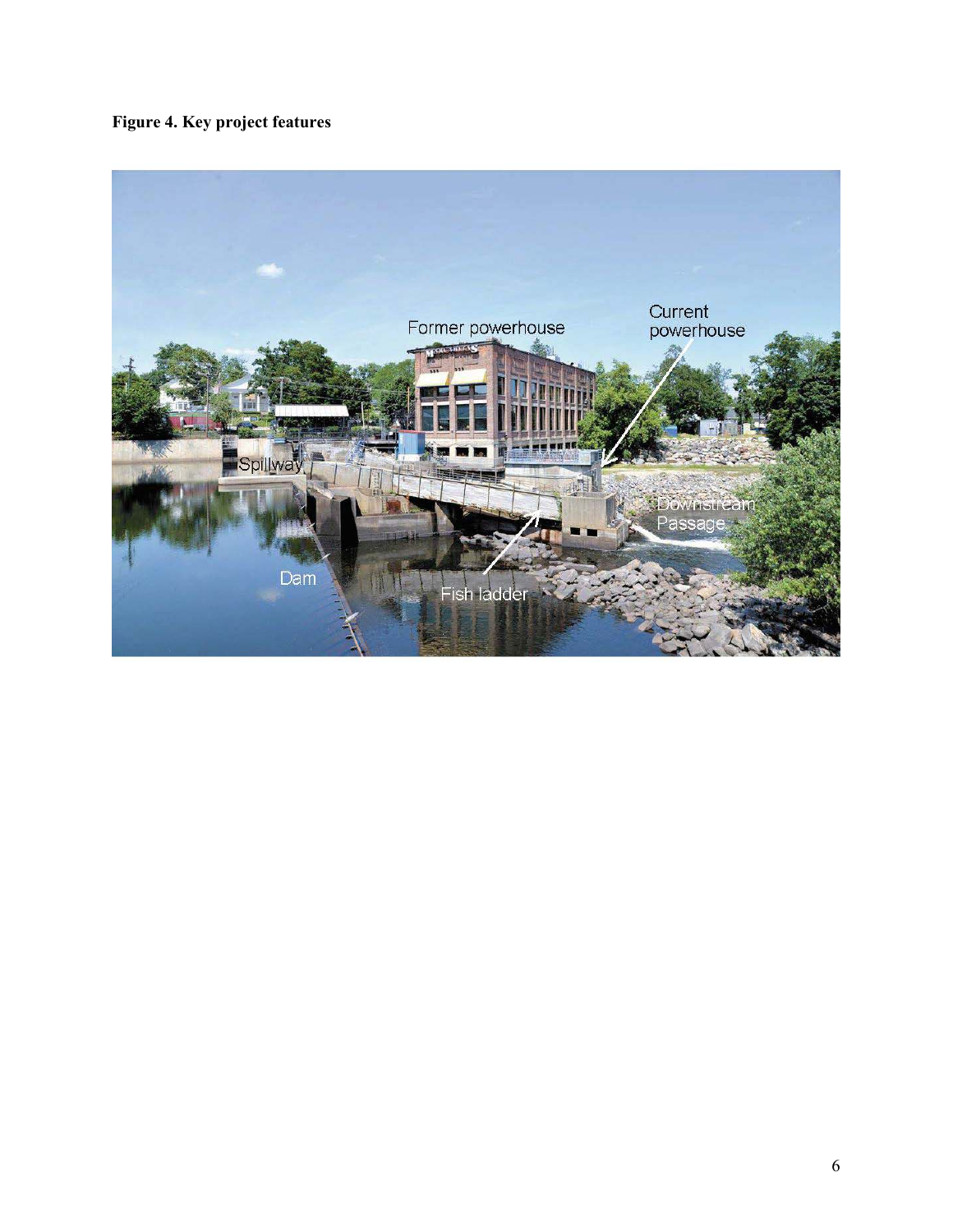| <b>Item</b>          | <b>Information Requested</b>                                    | Response (include references to further<br>details) |
|----------------------|-----------------------------------------------------------------|-----------------------------------------------------|
| Name of the          | Facility name (use FERC project name                            | Jackson Mills Hydroelectric Project                 |
| <b>Facility</b>      | or other legal name)                                            |                                                     |
| <b>Reason for</b>    | To participate in state RPS<br>1.                               | To participate in voluntary REC market and          |
| <i>applying for</i>  | program                                                         | To satisfy the City's sustainability goals          |
| LIHI                 | and specify the state and the total<br>2.                       |                                                     |
| <b>Certification</b> | MW/MWh associated with that                                     |                                                     |
|                      | participation (value and % of                                   |                                                     |
|                      | facility total Mw/MWh).                                         |                                                     |
|                      | To participate in voluntary REC<br>3.<br>market (e.g., Green-e) |                                                     |
|                      | To satisfy a direct energy buyer's<br>4.                        |                                                     |
|                      | purchasing requirement                                          |                                                     |
|                      | To satisfy the facility's own<br>5.                             |                                                     |
|                      | corporate sustainability goals                                  |                                                     |
|                      | For the facility's corporate<br>6.                              |                                                     |
|                      | marketing purposes                                              |                                                     |
|                      | 7. Other (describe)                                             |                                                     |
|                      | If applicable, amount of annual                                 | Annual generation is approximately                  |
|                      | generation (MWh and % of total                                  | 4,000MWh. RECs are received for 100% of             |
|                      | generation) for which RECs are                                  | generation.                                         |
|                      | currently received or are expected to                           |                                                     |
|                      | be received upon LIHI Certification                             |                                                     |
| <b>Location</b>      | River name (USGS proper name)                                   | Nashua River                                        |
|                      | Watershed name - Select region, click                           |                                                     |
|                      | on the area of interest until the 8-digit                       | Nashua River                                        |
|                      | HUC number appears. Then identify                               | HUC-8 01070004                                      |
|                      | watershed name and HUC-8 number                                 |                                                     |
|                      | from the map at:<br>https://water.usgs.gov/wsc/map index.       |                                                     |
|                      | html                                                            |                                                     |
|                      | Nearest town(s), county(ies), and                               | Nashua, Hillsborough County, NH                     |
|                      | state(s) to dam                                                 |                                                     |
|                      | River mile of dam above mouth                                   | River mile 1.25                                     |
|                      | Geographic latitude of dam                                      | 42.763993                                           |
|                      | Geographic longitude of dam                                     | $-71.463412$                                        |
| <b>Facility</b>      | Application contact names (Complete                             | Deb Chisholm, Waterways Manager                     |
| <b>Owner</b>         | the Contact Form in Section B-4 also):                          |                                                     |
|                      | Facility owner company and                                      |                                                     |
|                      | authorized owner representative name.                           | City of Nashua, NH                                  |
|                      | For recertifications: If ownership                              | No change                                           |
|                      | has changed since last certification,                           |                                                     |
|                      | provide the effective date of the                               |                                                     |
|                      | change.                                                         |                                                     |
|                      | FERC licensee company name (if<br>different from owner)         | n/a                                                 |
|                      |                                                                 |                                                     |

**Table 1. Facility Description**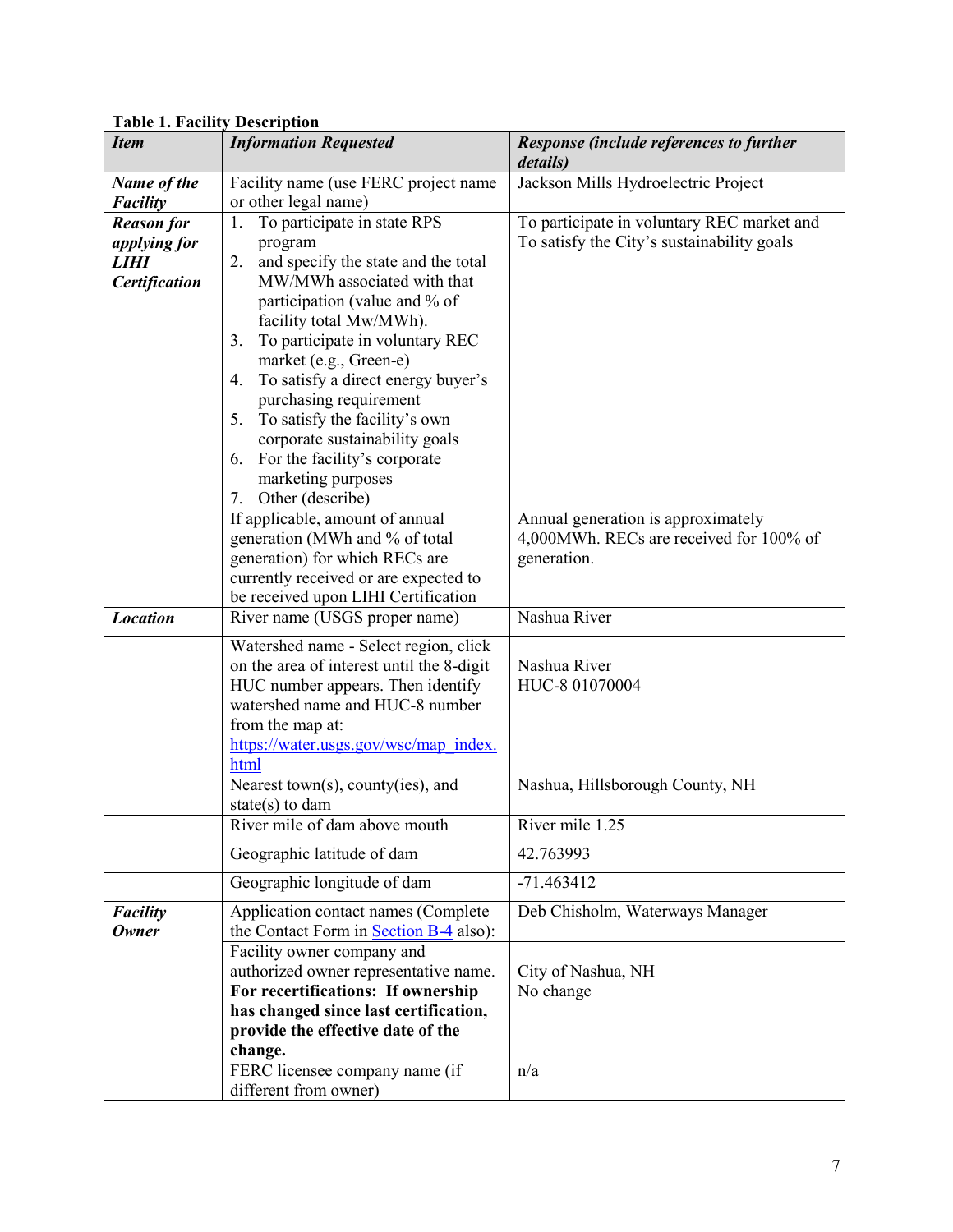| <b>Item</b>       | <b>Information Requested</b>                                               | Response (include references to further<br>details)            |
|-------------------|----------------------------------------------------------------------------|----------------------------------------------------------------|
| <b>Regulatory</b> | FERC Project Number (e.g., P-xxxxx),                                       | P-7590 exemption issued April 24, 1984                         |
| <b>Status</b>     | issuance and expiration dates, or date                                     |                                                                |
|                   | of exemption                                                               |                                                                |
|                   | FERC license type (major, minor,                                           |                                                                |
|                   | exemption) or special classification                                       | Exemption $<$ 5 MW                                             |
|                   | (e.g., "qualified conduit", "non-                                          |                                                                |
|                   | jurisdictional")                                                           |                                                                |
|                   | Water Quality Certificate identifier,                                      | No identifier                                                  |
|                   | issuance date, and issuing agency                                          | NH Water Supply and Pollution Control                          |
|                   | name. Include information on                                               | Commission issued 05/21/1980                                   |
|                   | amendments.                                                                |                                                                |
|                   | Hyperlinks to key electronic records on<br>FERC e-library website or other | FERC Exemption 04/24/1984,<br>NH WQC 05/21/1980 and reaffirmed |
|                   | publicly accessible data repositories                                      | 05/06/1983,                                                    |
|                   |                                                                            | Exemption Application 09/01/1983,                              |
|                   |                                                                            | FERC Amendment 01/11/2013                                      |
|                   |                                                                            | Transfer of exemption to City, 02/19/2015                      |
|                   |                                                                            | See all documents here:                                        |
|                   |                                                                            | https://lowimpacthydro.org/wp-                                 |
|                   |                                                                            | content/uploads/2020/07/Jackson-Mills-2015-                    |
|                   |                                                                            | Recert Appendix-1-3.pdf                                        |
| Powerhouse        | Date of initial operation (past or future                                  | $\overline{J}$ une 1984                                        |
|                   | for pre-operational applications)                                          |                                                                |
|                   |                                                                            |                                                                |
|                   | Total installed capacity (MW)                                              | 1.1 MW                                                         |
|                   | For recertifications: Indicate if                                          | No change                                                      |
|                   | installed capacity has changed since                                       |                                                                |
|                   | last certification                                                         |                                                                |
|                   | Average annual generation (MWh) and                                        |                                                                |
|                   | period of record used<br>For recertifications: Indicate if                 | 3,596 MWh/year from 2016 through 2020                          |
|                   | average annual generation has                                              |                                                                |
|                   | changed since last certification                                           |                                                                |
|                   | Mode of operation (run-of-river,                                           |                                                                |
|                   | peaking, pulsing, seasonal storage,                                        | Run of river                                                   |
|                   | diversion, etc.)                                                           | No change                                                      |
|                   | For recertifications: Indicate if mode                                     |                                                                |
|                   | of operation has changed since last                                        |                                                                |
|                   | certification                                                              |                                                                |
|                   | Number, type, and size of                                                  |                                                                |
|                   | turbine/generators, including                                              | One semi-Kaplan Turbelec turbine (single-                      |
|                   | maximum and minimum hydraulic                                              | regulated propeller-type)                                      |
|                   | capacity and maximum and minimum                                           | Hydraulic capacity: min 150 cfs/max 740cfs                     |
|                   | output of each turbine and generator                                       | Turbine output: min 234kw/max 1,000kw                          |
|                   | unit                                                                       |                                                                |
|                   | Trashrack clear spacing (inches) for                                       | 3-inch trashrack spacing, but a 1-inch overlay                 |
|                   | each trashrack                                                             | is added for downstream eel season                             |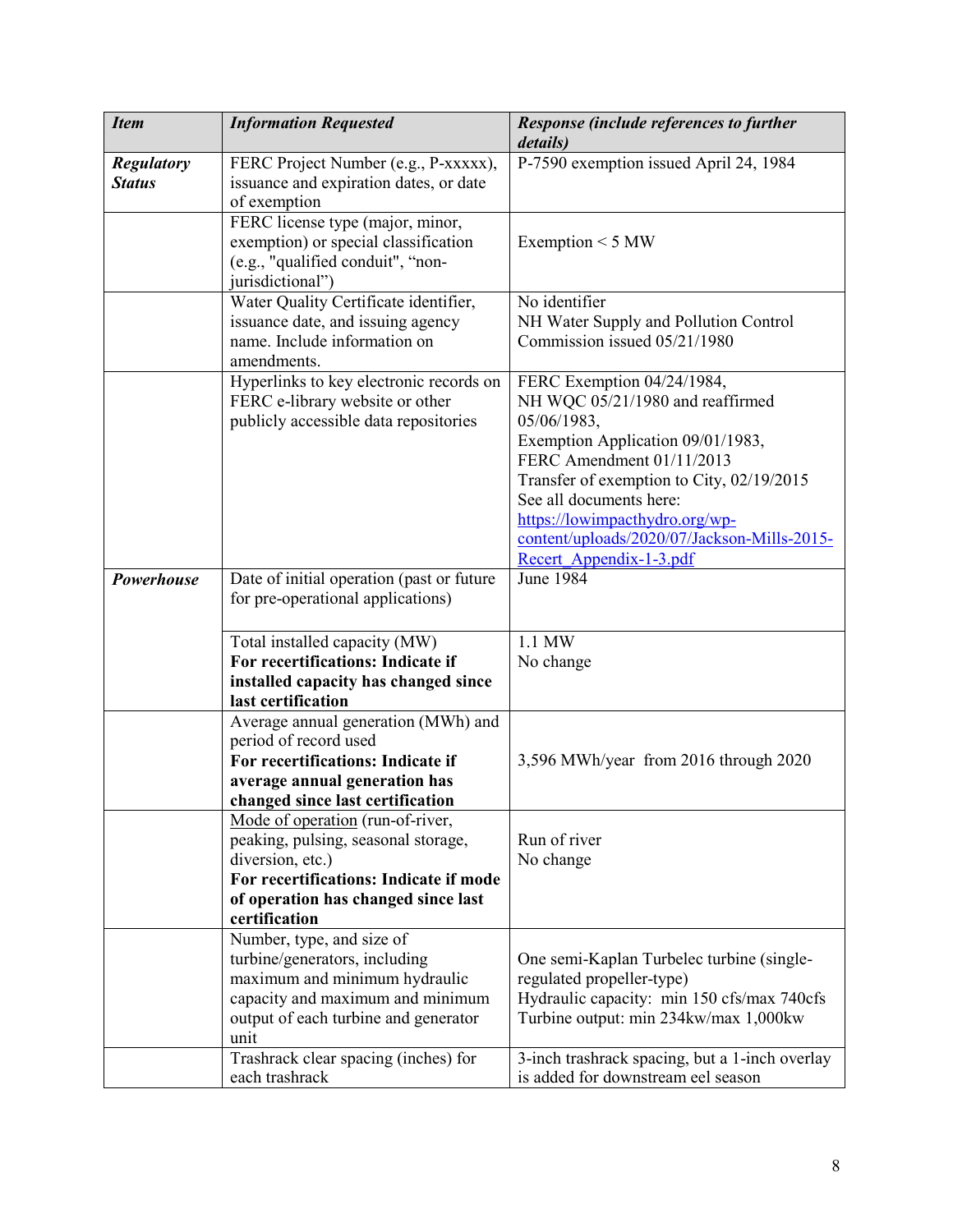| <b>Item</b>                | <b>Information Requested</b>                                                                                                                                                                | Response (include references to further<br>details)                                             |
|----------------------------|---------------------------------------------------------------------------------------------------------------------------------------------------------------------------------------------|-------------------------------------------------------------------------------------------------|
|                            | Approach water velocity (ft/s) at each<br>intake if known                                                                                                                                   | Unknown                                                                                         |
|                            | Dates and types of major equipment<br>upgrades<br>For recertifications: Indicate only                                                                                                       | No major equipment upgrades since last<br>certification.                                        |
|                            | those since last certification                                                                                                                                                              |                                                                                                 |
|                            | Dates, purpose, and type of any recent<br>operational changes<br>For recertifications: Indicate only                                                                                        | No operational changes since last<br>certification.                                             |
|                            | those since last certification                                                                                                                                                              |                                                                                                 |
|                            | Plans, authorization, and regulatory<br>activities for any facility upgrades or<br>license or exemption amendments                                                                          | Planned turbine replacement and exemption<br>amendment in 2021.                                 |
| Dam or<br><b>Diversion</b> | Date of original dam or diversion<br>construction and description and dates<br>of subsequent dam or diversion<br>structure modifications                                                    | 1877, rebuilt circa 1930s.                                                                      |
|                            | Dam or diversion structure length,<br>height including separately the height<br>of any flashboards, inflatable dams,<br>etc. and describe seasonal operation of<br>flashboards and the like | 33 ft high, 180 ft long. 8-foot pneumatic<br>flashboards operated in response to high<br>flows. |
|                            | Spillway maximum hydraulic capacity                                                                                                                                                         | 20,180 cfs                                                                                      |
|                            | Length and type of each penstock and<br>water conveyance structure between<br>the impoundment and powerhouse                                                                                | n/a                                                                                             |
|                            | Designated facility purposes (e.g.,<br>power, navigation, flood control, water<br>supply, etc.)                                                                                             | Power supply                                                                                    |
| Conduit                    | Date of conduit construction and<br>primary purpose of conduit                                                                                                                              | $n/a$ – not a conduit facility                                                                  |
| <i><b>Facilities</b></i>   | Source water                                                                                                                                                                                | n/a                                                                                             |
| Only                       | Receiving water and location of<br>discharge                                                                                                                                                | n/a                                                                                             |
| <b>Impoundment</b>         | Authorized maximum and minimum                                                                                                                                                              |                                                                                                 |
| and                        | impoundment water surface elevations                                                                                                                                                        | 116.1 ft NGVD normal elevation                                                                  |
| <b>Watershed</b>           | For recertifications: Indicate if these                                                                                                                                                     | No change                                                                                       |
|                            | values have changed since last<br>certification                                                                                                                                             |                                                                                                 |
|                            | Normal operating elevations and                                                                                                                                                             |                                                                                                 |
|                            | normal fluctuation range                                                                                                                                                                    | None, run-of-river                                                                              |
|                            | For recertifications: Indicate if these                                                                                                                                                     | No change                                                                                       |
|                            | values have changed since last<br>certification                                                                                                                                             |                                                                                                 |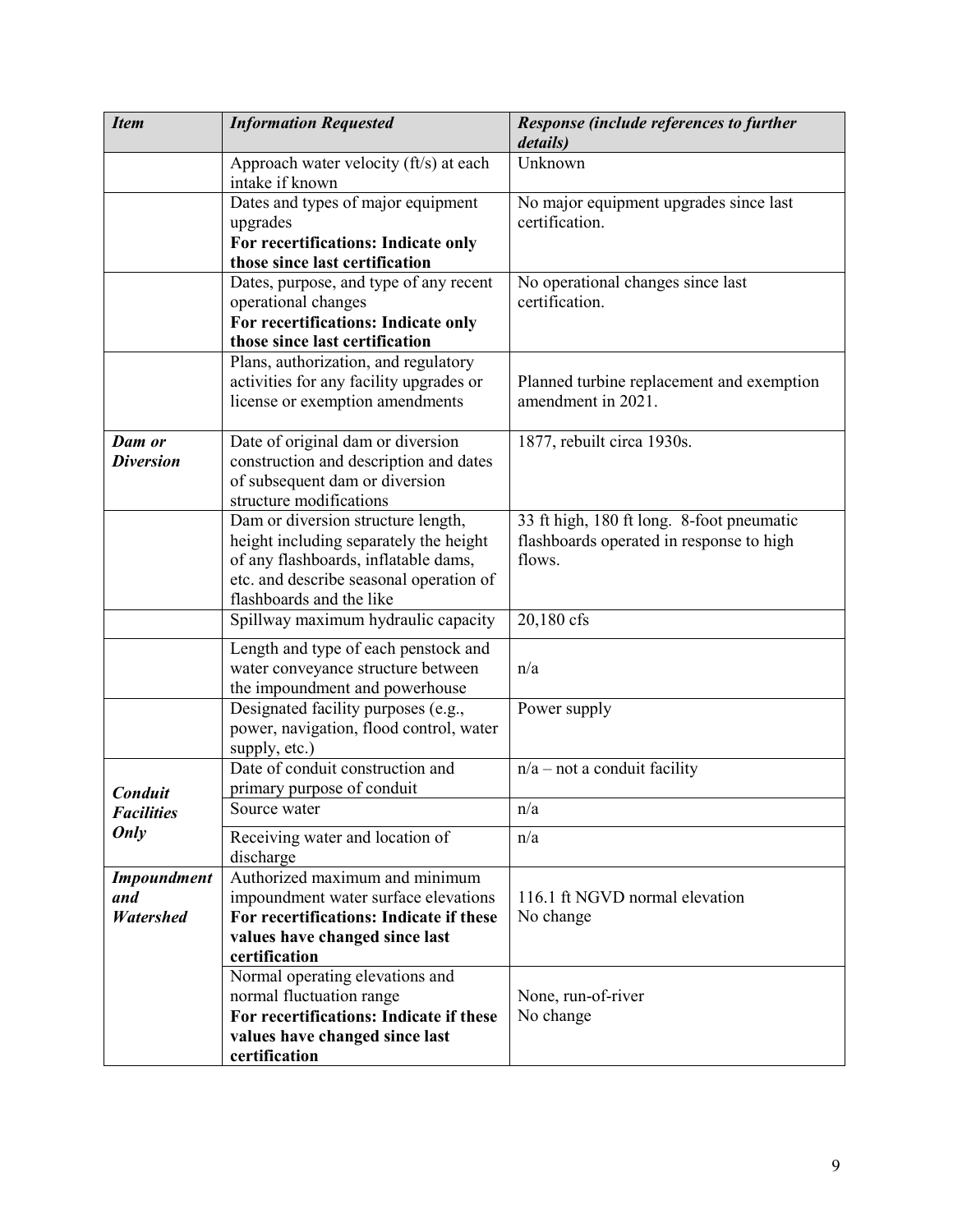| <b>Item</b>    | <b>Information Requested</b>                                                                                                                                                                 | <b>Response (include references to further</b><br>details)                                                                |  |  |
|----------------|----------------------------------------------------------------------------------------------------------------------------------------------------------------------------------------------|---------------------------------------------------------------------------------------------------------------------------|--|--|
|                | Gross storage volume and surface area<br>at full pool                                                                                                                                        | Gross storage $= 150$ acre-feet<br>Surface Area: 40 acres                                                                 |  |  |
|                | For recertifications: Indicate if these<br>values have changed since last<br>certification                                                                                                   | No change                                                                                                                 |  |  |
|                | Usable storage volume and surface<br>area                                                                                                                                                    | No net storage, run-of-river<br>No change                                                                                 |  |  |
|                | For recertifications: Indicate if these<br>values have changed since last<br>certification                                                                                                   |                                                                                                                           |  |  |
|                | Describe requirements related to<br>impoundment inflow and outflow,<br>elevation restrictions (e.g., fluctuation<br>limits, seasonality) up/down ramping<br>and refill rate restrictions.    | At times of non-generation the project is<br>licensed to release outflow equal to an<br>instantaneous minimum of 207 cfs. |  |  |
|                | Upstream dams by name, ownership<br>and river mile. If FERC licensed or<br>exempt, please provide FERC Project                                                                               | Mine Falls RM 4.95, City of Nashua, FERC<br>license P-3442                                                                |  |  |
|                | number of these dams. Indicate which<br>upstream dams have downstream fish<br>passage.                                                                                                       | Pepperell RM 14.95, Pepperell Hydro Co.,<br>FERC license P-12721                                                          |  |  |
|                |                                                                                                                                                                                              | Ice House RM 26.9, Ice House Partners,<br>FERC exempt P-12769                                                             |  |  |
|                |                                                                                                                                                                                              | All projects have downstream passage                                                                                      |  |  |
|                | Downstream dams by name,                                                                                                                                                                     | None on the Nashua River.                                                                                                 |  |  |
|                | ownership, river mile and FERC                                                                                                                                                               | Lowell project, Boott Mills, FERC licensed P-<br>2790 is the next downstream dam on the                                   |  |  |
|                | number if FERC licensed or exempt.<br>Indicate which downstream dams have<br>upstream fish passage                                                                                           | Merrimack River has upstream passage                                                                                      |  |  |
|                | Operating agreements with upstream<br>or downstream facilities that affect<br>water availability and facility operation                                                                      | None                                                                                                                      |  |  |
|                | Area of land (acres) and area of water<br>(acres) inside FERC project boundary<br>or under facility control. Indicate<br>locations and acres of flowage rights<br>versus fee-owned property. | Project boundary                                                                                                          |  |  |
| Hydrologic     | Average annual flow at the dam, and                                                                                                                                                          | 742 cfs (1935-2020)                                                                                                       |  |  |
| <b>Setting</b> | period of record used                                                                                                                                                                        |                                                                                                                           |  |  |
|                | Average monthly flows and period of<br>record used                                                                                                                                           | $(1935-2020)$ (cfs)<br>773<br>July<br>347<br>Jan                                                                          |  |  |
|                |                                                                                                                                                                                              | Feb<br>833<br>288<br>Aug                                                                                                  |  |  |
|                |                                                                                                                                                                                              | 1386<br>304<br>March<br>Sept                                                                                              |  |  |
|                |                                                                                                                                                                                              | April<br>1570<br>442<br>Oct                                                                                               |  |  |
|                |                                                                                                                                                                                              | 903<br><b>Nov</b><br>634<br>May                                                                                           |  |  |
|                |                                                                                                                                                                                              | 639<br>786<br>June<br>Dec                                                                                                 |  |  |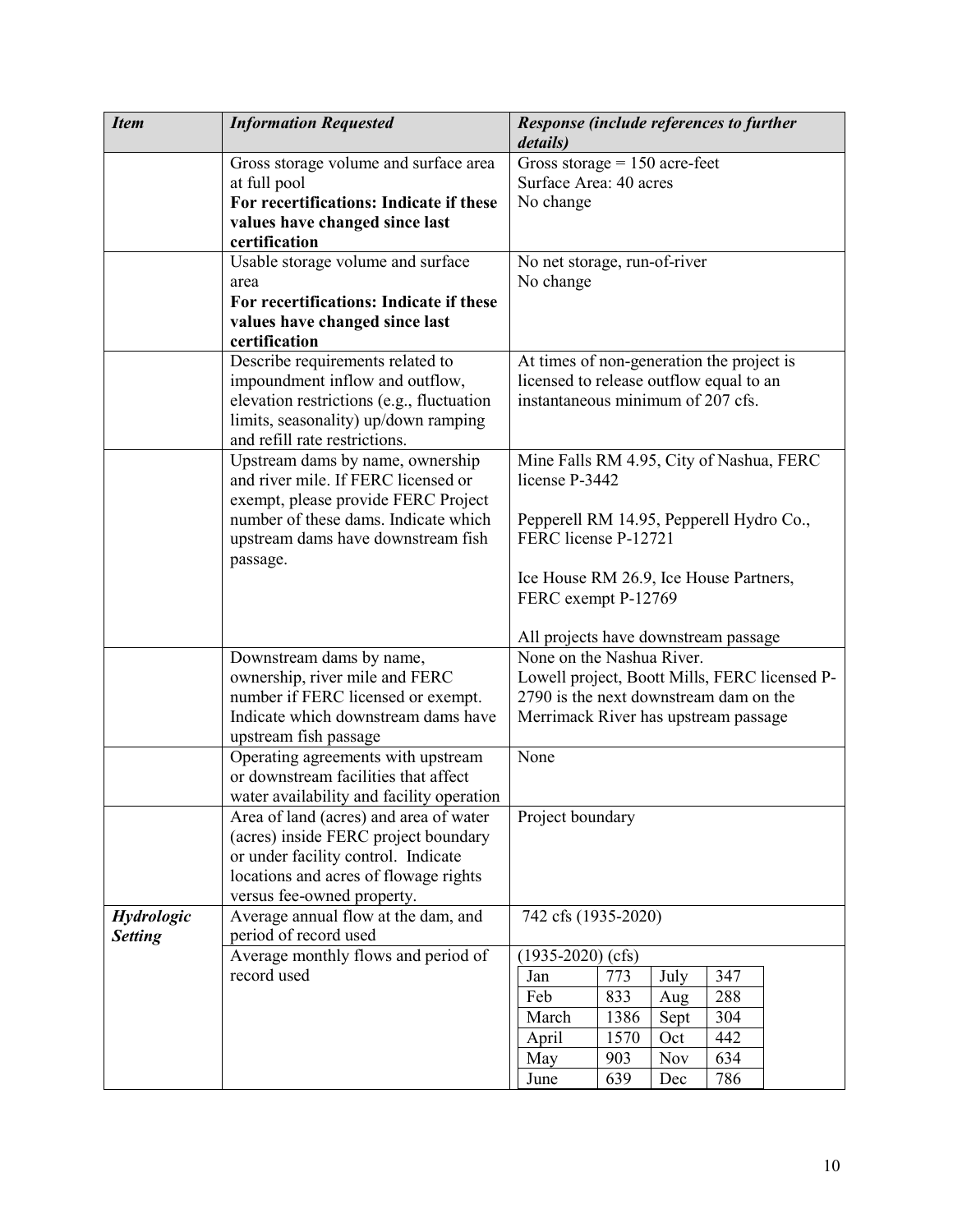| <b>Item</b>       | <b>Information Requested</b>         | Response (include references to further        |
|-------------------|--------------------------------------|------------------------------------------------|
|                   |                                      | details)                                       |
|                   | Location and name of closest stream  | Upstream: USGS 01096500 at East Pepperell,     |
|                   | gaging stations above and below the  | <b>MA</b>                                      |
|                   | facility                             | Downstream: none on the Nashua River           |
|                   | Watershed area at the dam (in square |                                                |
|                   | miles). Identify if this value is    | 414 square miles                               |
|                   | prorated from gage locations and     |                                                |
|                   | provide the basis for proration      |                                                |
|                   | calculation.                         |                                                |
|                   | Other facility specific hydrologic   | n/a                                            |
|                   | information                          |                                                |
| <b>Designated</b> | Number of zones of effect            | 3                                              |
| <b>Zones of</b>   | Type of waterbody (river,            | Zone 1: impoundment                            |
| <b>Effect</b>     | impoundment, bypassed reach, etc.)   | Zone 2: tailrace/downstream reach              |
|                   | Upstream and downstream locations    | Zone 1: impoundment RM $1.7 - RM$ 1.25         |
|                   | by river miles                       | Zone 3: tailrace/downstream reach RM 1.25 -    |
|                   |                                      | RM 0 at Merrimack River                        |
|                   |                                      |                                                |
|                   | Delimiting structures or features    | Upstream of dam, bridge at the Millyard is the |
|                   |                                      | upstream extent of the impoundment             |
|                   |                                      | Dam delimits zones 1 and 2                     |
|                   |                                      | Merrimack River confluence is the              |
|                   |                                      | downstream extent of Zone 2.                   |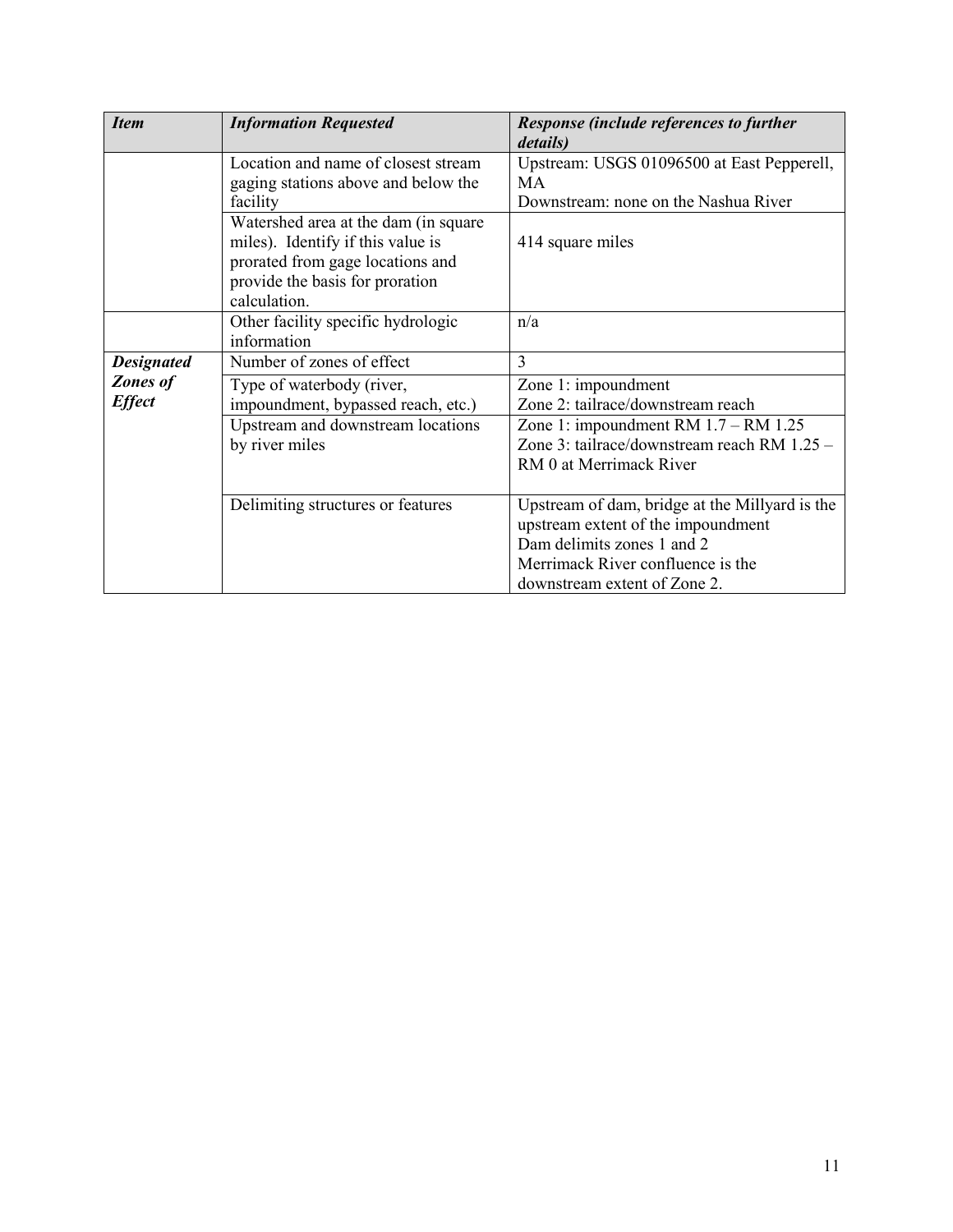# **2. STANDARDS MATRICES**

### **Table 2. Standard selections**

|                  | Zone:                                     | 1: Impoundment           | 2: Tailrace /<br><b>Downstream Reach</b> |
|------------------|-------------------------------------------|--------------------------|------------------------------------------|
|                  | <b>River Mile Extent:</b>                 | $RM$ 1.7 $-$ 1.25        | $RM$ 1.25 $-0.0$                         |
| <b>Criterion</b> |                                           | <b>Standard Selected</b> |                                          |
| $\mathbf{A}$     | <b>Ecological Flows</b>                   | $\overline{2}$           | 2                                        |
| B                | <b>Water Quality</b>                      | 3                        | 3                                        |
| C                | <b>Upstream Fish Passage</b>              |                          | $\overline{2}$                           |
| D                | <b>Downstream Fish Passage</b>            | 2                        |                                          |
| Е                | <b>Shoreline and Watershed Protection</b> |                          |                                          |
| F                | <b>Threatened and Endangered Species</b>  | 1                        |                                          |
| G                | <b>Cultural and Historic Resources</b>    | 1                        |                                          |
| H                | <b>Recreational Resources</b>             | 3                        | 3                                        |

## **Figure 5. Zones of Effect**

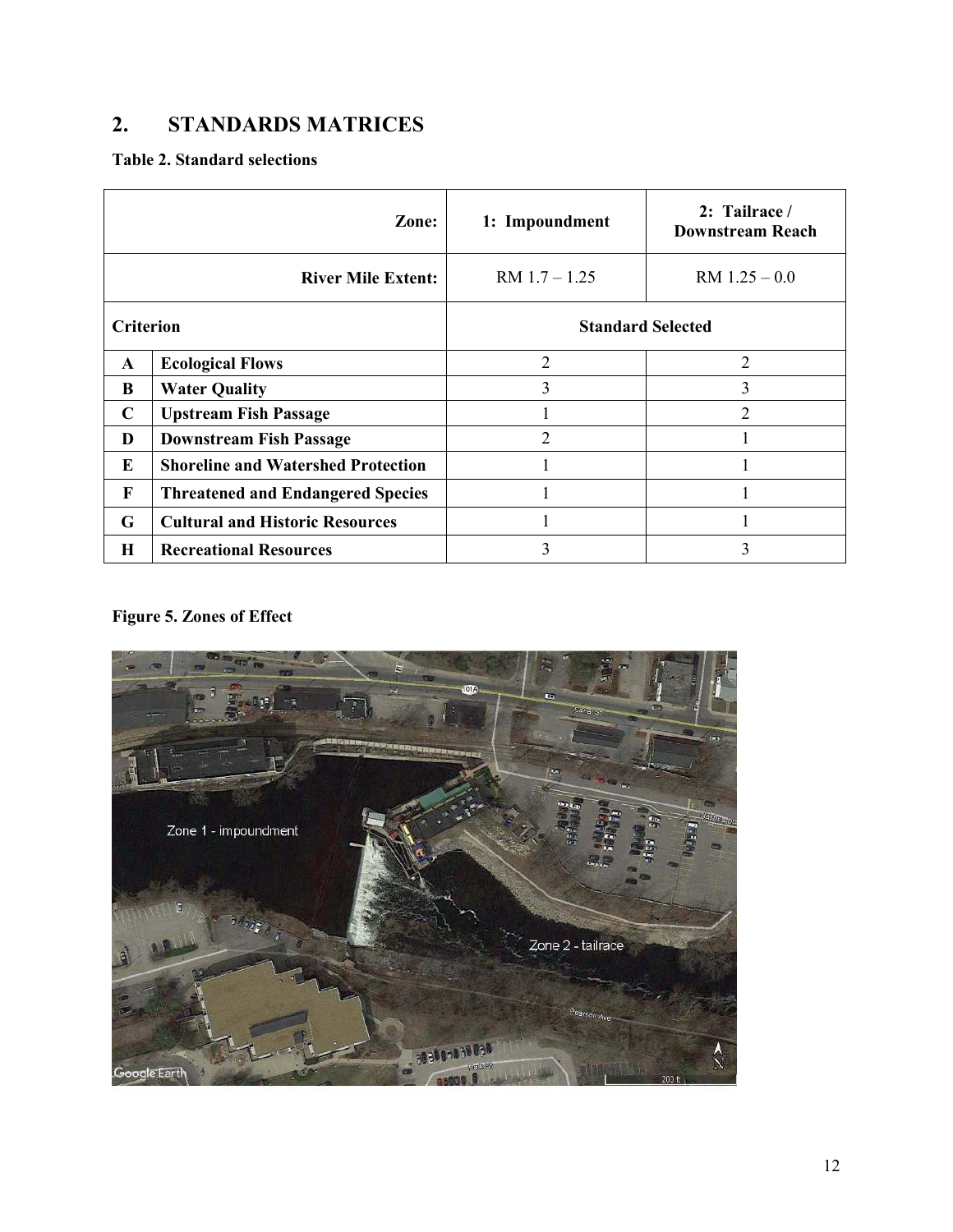# **4. SUPPORTING INFORMATION**

#### **A. Ecological Flow Regimes**

| <b>Criterion</b> | <b>Standard</b> | <b>Instructions</b>                                                                                                                                                                                                                                                                                                                                                                                                                                                                                                                                                                                                                                                                                                                                                                                                                                |
|------------------|-----------------|----------------------------------------------------------------------------------------------------------------------------------------------------------------------------------------------------------------------------------------------------------------------------------------------------------------------------------------------------------------------------------------------------------------------------------------------------------------------------------------------------------------------------------------------------------------------------------------------------------------------------------------------------------------------------------------------------------------------------------------------------------------------------------------------------------------------------------------------------|
| A                |                 | <b>Agency Recommendation:</b>                                                                                                                                                                                                                                                                                                                                                                                                                                                                                                                                                                                                                                                                                                                                                                                                                      |
|                  |                 | • Identify the proceeding and source, date, and specifics of the agency<br>recommendation applied (NOTE: there may be more than one; identify<br>and explain which is most environmentally protective).<br>• Explain the scientific or technical basis for the agency recommendation,<br>including methods and data used. This is required regardless of whether<br>the recommendation is or is not part of a Settlement Agreement.<br>• Explain how the recommendation relates to formal agency management<br>goals and objectives for fish and wildlife.<br>• Explain how the recommendation provides fish and wildlife protection,<br>mitigation and enhancement (including in-stream flows, ramping and<br>peaking rate conditions, and seasonal and episodic instream flow<br>variations).<br>Explain how flows are monitored for compliance. |

#### Both zones qualify for Standard A-2.

The project is operated in a run-of-river mode and there is no impoundment storage or bypassed reach. The project maintains a 207 cfs minimum flow, or inflow if less. According to US Fish and Wildlife Service (USFWS) at the time of exemption (03/16/1983 letter), this flow level adequately maintains aquatic habitat in the river and is approximately equivalent to the New England default summertime aquatic base flow of 0.5 cfs per square mile of watershed area at the dam.

When the pneumatic crest gates were installed, the 2013 exemption amendment paragraph I required submittal of a gate operations plan which was submitted on April 3, 2014. The plan requires the project to continue to operate in a run-of-river mode such that it maintains the normal water surface elevation of 116.1-feet National Geodetic Vertical Datum (NGVD) at the top of the spillway portion of the dam for flows up through the maximum turbine flow of approximately 800 cfs. The project passes river inflows in excess of 800 cfs over the spillway portion of the dam which includes a NCGS with a crest elevation of 116.1-feet NGVD. The gate system operates as a single unit and a programmable logic controller (PLC) controls the lowering and rising of the gate. The PLC control can be overridden using manual control. The plan discusses the operations of the pneumatic crest gate system for varying flow and drawdown conditions and describes procedures for refilling the reservoir.

During high flow conditions, when the flow of water over the spillway equals or exceeds 2.2 feet (elevation 118.3-feet NGVD), the crest gate lowers at a rate that keeps the river level near elevation 118.3 NGVD until the crest gate is fully lowered. The gate begins to rise again when the water level reaches 118.1-feet NGVD. This procedure attempts to maintain the pond within a 0.2-foot band as much as possible when flooding occurs. The procedure minimizes impacts on downstream and upstream fish passage since the crest gate operation maximizes the time that water levels are maintained above the bottom sill elevation of the fish passage (113.8-feet NGVD).

The plan is also integrated with the project's Emergency Action Plan for emergency drawdowns. An emergency drawdown begins at a lowering rate of 0.5 foot per hour using a combination of turbine flow and/or crest gate lowering. The plan requires consultation with federal, state, and city agencies 30 days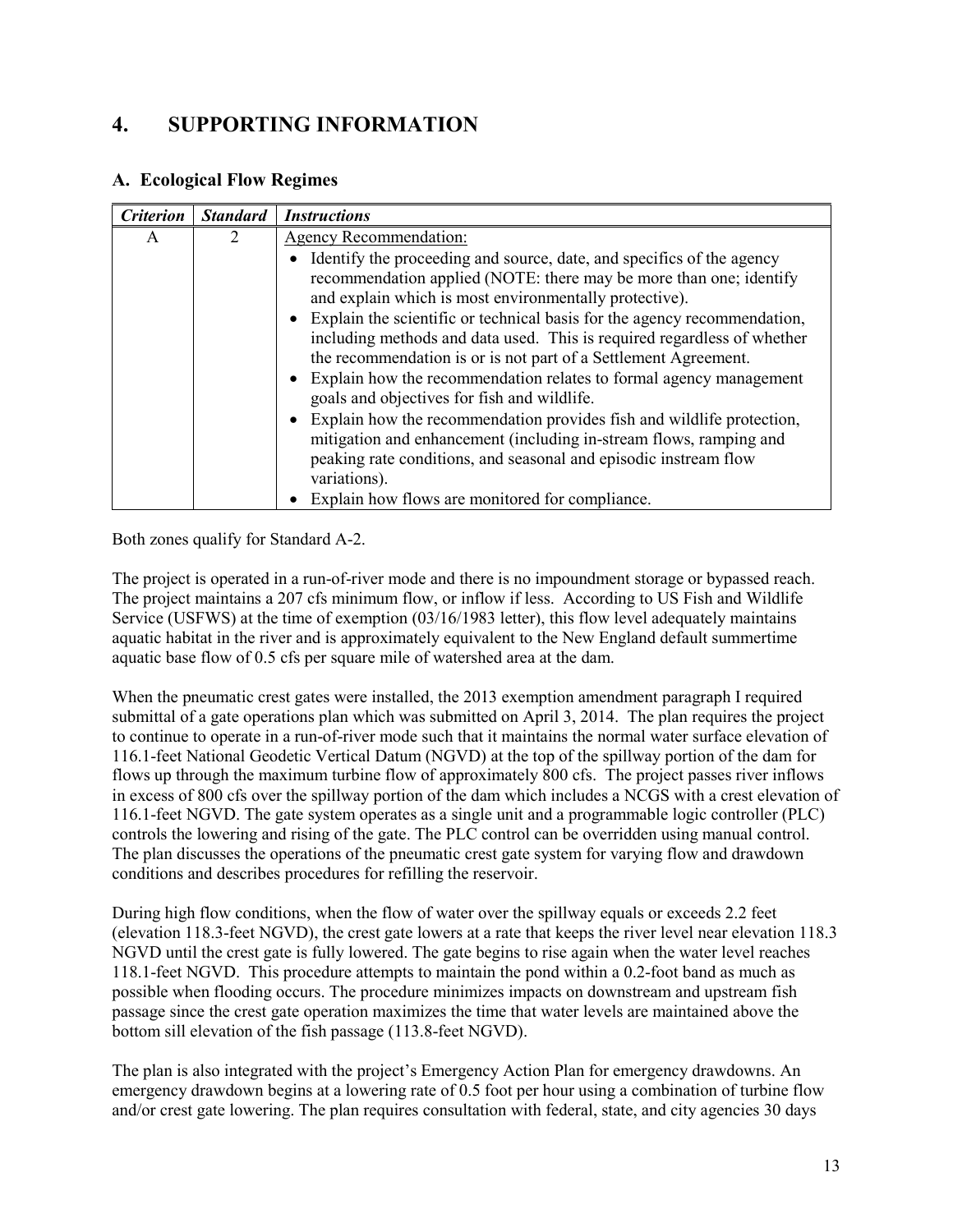prior to any crest gate maintenance requiring a river drawdown. Scheduled maintenance is not allowed from April 15 through June 30 and October 1 through November 30 and typically occurs during low flow river conditions in August and September. During scheduled drawdowns and refills, only flows through the turbine are used. When lowering the impoundment, the flow is limited to 75% of the turbine's maximum hydraulic flow (600 cfs). When raising the pond, the flow is limited to 25% of maximum flow (200 cfs).

## **B. Water Quality**

| <b>Criterion</b> | <b>Standard</b> | <b>Instructions</b>                                                            |  |
|------------------|-----------------|--------------------------------------------------------------------------------|--|
| B                | 3               | Site-Specific Studies:                                                         |  |
|                  |                 | Document consultation with appropriate water quality agency to                 |  |
|                  |                 | determine what water quality parameters and sampling methods are               |  |
|                  |                 | required.                                                                      |  |
|                  |                 | • Present recent water quality data from the facility or from other sources in |  |
|                  |                 | the vicinity of the facility (e.g., data collected from the state, watershed   |  |
|                  |                 | associations, or others who collected data under generally accepted            |  |
|                  |                 | sampling protocols and quality assurance procedures) and explain and           |  |
|                  |                 | demonstrate how it satisfies current applicable water quality standards        |  |
|                  |                 | including designated uses, or provide a letter from the appropriate state or   |  |
|                  |                 | other regulatory agency accepting the data.                                    |  |

Both zones qualify for Standard B-3.

As part of the original WQC, it was determined that the "construction, operation and maintenance of the project would not cause a violation of any applicable water standards".

The entire Nashua River within New Hampshire is considered Class B waters considered acceptable for fishing, swimming and other recreational purposes, and, after adequate treatment, for use as water supplies. However, the entire river is included in the state's 2020 draft impaired listing for aquatic life, fish consumption and swimming. In the project vicinity (assessment units NHIMP700040402-05 and NHRIV700040402-09), impairments are for mercury, E coli bacteria, and non-native aquatic plants.<sup>1</sup>

Condition 1 of the current LIHI certification required water quality monitoring that was conducted in 2015, 2016, and 2017. On January 3, 2019, NH Department of Environmental Services (NHDES) provided a letter to LIHI that confirmed the river in the immediate project vicinity met water quality standards for temperature, total phosphorus, and chlorophyll-a. Dissolved oxygen (DO) data from 2015 and 2017 also met the DO standard. Due to an extreme drought in 2016, NHDES stated that the river was potentially not meeting water quality standards under low flow conditions (DO < 5 mg/l) and requested additional monitoring in 2017. The subsequent monitoring showed that DO standards were met under normal project operations. Since the most recent river impairments in the immediate project vicinity do not include low DO and the project operates in run-of-river mode, it is apparent that the project does not adversely affect water quality.

 $\ddot{\phantom{a}}$ <sup>1</sup> https://www.des.nh.gov/organization/divisions/water/wmb/swqa/2020/documents/draft-303d-2020.xlsx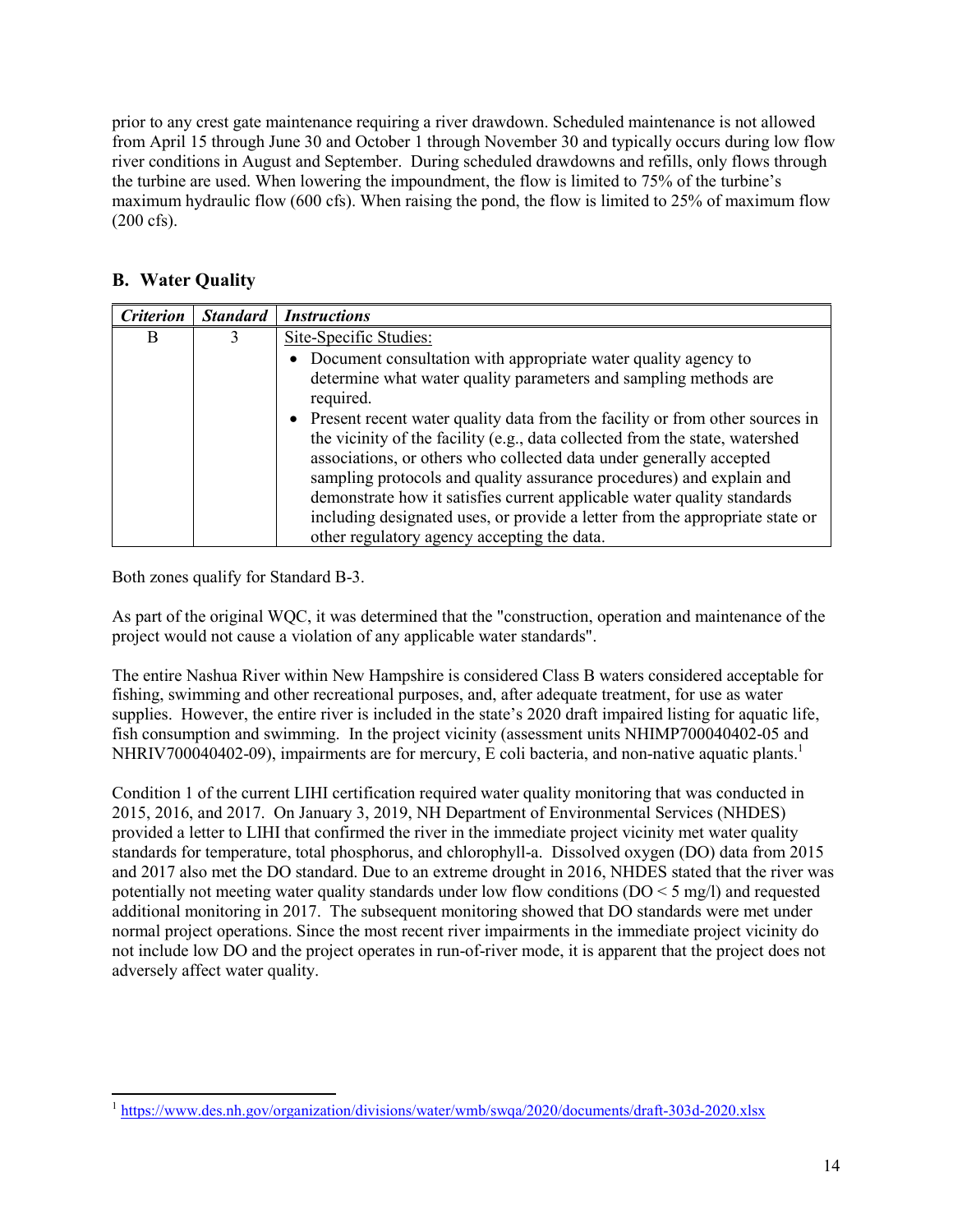#### **C. Upstream Fish Passage**

| <b>Criterion</b> | <b>Standard</b> | <b>Instructions</b>                                                                                                                                                                                                                                                                                                                                                                                                                                                                                                                                                                                                                                                                                                                                                                                                  |  |
|------------------|-----------------|----------------------------------------------------------------------------------------------------------------------------------------------------------------------------------------------------------------------------------------------------------------------------------------------------------------------------------------------------------------------------------------------------------------------------------------------------------------------------------------------------------------------------------------------------------------------------------------------------------------------------------------------------------------------------------------------------------------------------------------------------------------------------------------------------------------------|--|
| C                |                 | Not Applicable / De Minimis Effect:                                                                                                                                                                                                                                                                                                                                                                                                                                                                                                                                                                                                                                                                                                                                                                                  |  |
|                  |                 | Explain why the facility does not impose a barrier to upstream fish<br>passage in the designated zone. Typically, impoundment zones will<br>qualify for this standard since once above a dam and in an<br>impoundment, there is no facility barrier to further upstream movement.<br>Document available fish distribution data and the lack of migratory fish<br>species in the vicinity.<br>If migratory fish species have been extirpated from the area, explain why                                                                                                                                                                                                                                                                                                                                               |  |
|                  |                 | the facility is not or was not the cause of the extirpation.                                                                                                                                                                                                                                                                                                                                                                                                                                                                                                                                                                                                                                                                                                                                                         |  |
| $\mathbf C$      | $\overline{2}$  | <b>Agency Recommendation:</b><br>Identify the proceeding and source, date, and specifics of the agency<br>recommendation applied (NOTE: there may be more than one; identify<br>and explain which is most environmentally protective).<br>Explain the scientific or technical basis for the agency recommendation,<br>including methods and data used. This is required regardless of whether<br>the recommendation is or is not part of a Settlement Agreement.<br>Describe any provisions for fish passage monitoring or effectiveness<br>determinations that are part of the agency recommendation, and how<br>these are being implemented.<br>Provide evidence that required passage facilities are being operated<br>$\bullet$<br>and maintained as mandated (e.g. meets season, coordination with<br>agencies) |  |

The impoundment zone qualifies for Standard C-1, since there are no project-related barriers to passage upstream of the dam. Zone 2 qualifies for Standard C-2.

Downstream dams on the Merrimack River at Lowell and Lawrence created barriers to upstream passage into the Nashua River when they were constructed in the 1800s. Both projects now provide upstream passage for alewife and blueback herring, American eel, American shad, Atlantic salmon, sea lamprey, and striped bass.

A Denil fishway with two entrances (tailrace and spillway) was constructed in 1984 at the site and operates annually. The City has continued to work collaboratively with NH Fish and Game Department, NOAA, and USFWS to optimize fishway operations. USFWS inspects the fish passage facilities on an annual basis and makes recommendations for modifications to the fishway structures and operations if needed. Typical upstream fish passage occurs from May 1 through June 30, and upstream eel passage is supported at the completion of upstream fish passage from approximately July 1 through September 15, once the Denil ladder is fitted with the eel trap.

The Ladder's upstream passage system consists of three entrances. Looking upstream, two are located to the left of the draft tube and one is located on the right base of the dam spillway. Each entrance is manually adjusted through the use of stop logs to establish a 4" to 6" differential between the water level in the fishway and lower pond elevation (by referencing staff gauges at the entrance). See Figure 1 on the prior page for a plan view.

Attraction flow provided by gravity flow at the Denil ladder exit at the top of the dam feeds the upper leg of the fishway while the lower leg, specifically the resting pool and entrance chamber, is fed by a gravity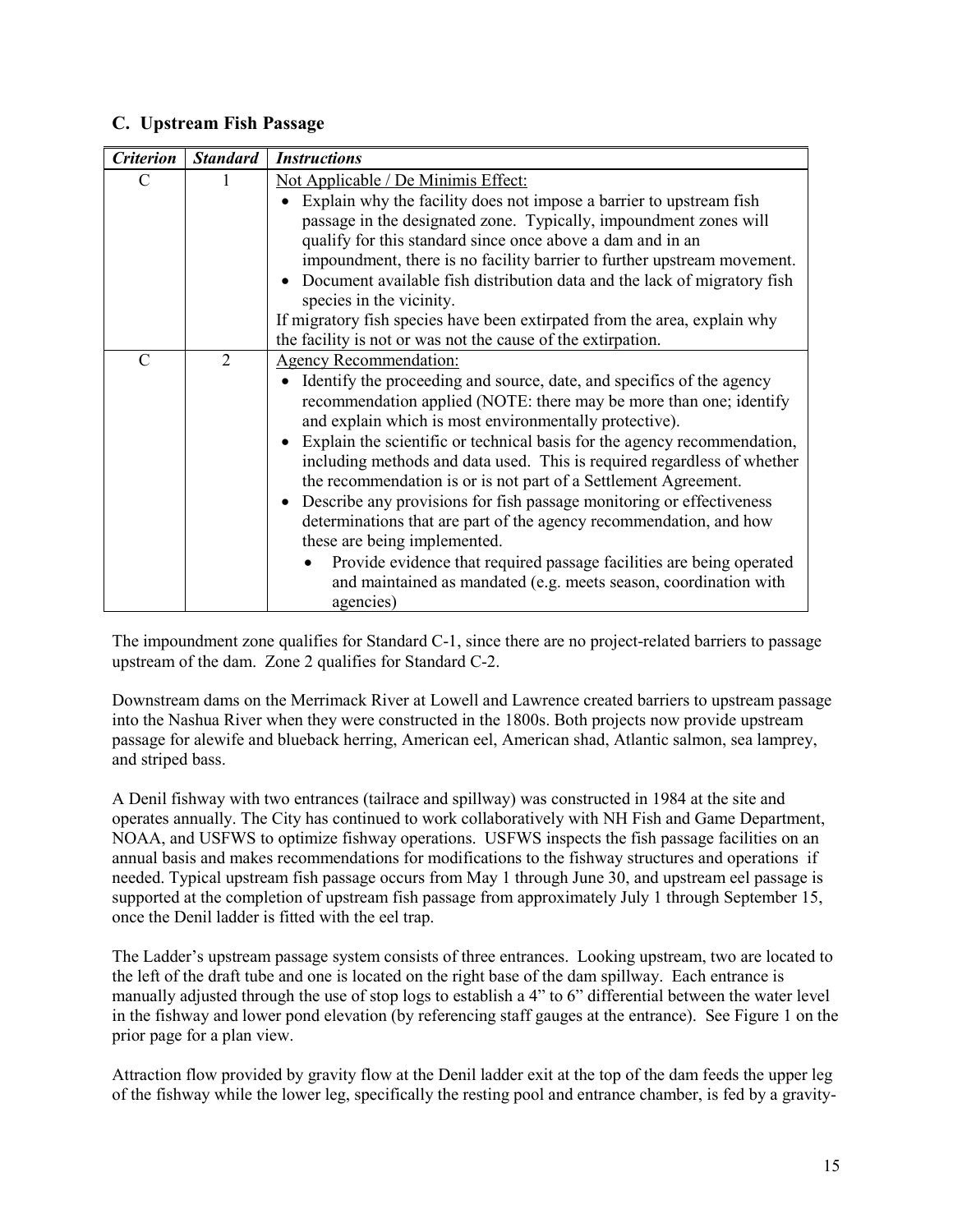fed valved pipe from the intake impoundment. The lower leg of the fishway requires the supplemental water system to be able to operate at the same water level as the upper leg of the fishway.

The exit flow at the top of the dam is controlled by a hydraulic gate that can be opened or closed. The lower leg pipe is controlled by a knife gate that can be manually adjusted by a hand crank.

Video cameras are located at each fish entrance and at the exit. Each camera can be accessed remotely and footage is recorded to a hard drive for later viewing. Cameras are run continuously during the upstream season.

| <b>Criterion</b> | <b>Standard</b> | <b>Instructions</b>                                                                                                                                                                                                                                                                                                                                                                                                                                                                                                                                                                                                                                                                                                                                                                                                                                                                                                                                                                                                                                                                                                                                   |
|------------------|-----------------|-------------------------------------------------------------------------------------------------------------------------------------------------------------------------------------------------------------------------------------------------------------------------------------------------------------------------------------------------------------------------------------------------------------------------------------------------------------------------------------------------------------------------------------------------------------------------------------------------------------------------------------------------------------------------------------------------------------------------------------------------------------------------------------------------------------------------------------------------------------------------------------------------------------------------------------------------------------------------------------------------------------------------------------------------------------------------------------------------------------------------------------------------------|
| D                |                 | Not Applicable / De Minimis Effect:<br>Explain why the facility does not impose a barrier to downstream fish<br>passage in the designated zone, considering both physical obstruction and<br>increased mortality relative to natural downstream movement (e.g.,<br>entrainment into hydropower turbines). Typically, tailwater/downstream<br>zones will qualify for this standard since below a dam and powerhouse<br>there is no facility barrier to further downstream movement. Bypassed<br>reach zones must demonstrate that flows in the reach are adequate to<br>support safe, effective and timely downstream migration.<br>• For riverine fish populations that are known to move downstream, explain<br>why the facility does not contribute adversely to the species populations or<br>to their access to habitat necessary for successful completion of their life<br>cycles.<br>Document available fish distribution data and the lack of fish species<br>requiring passage in the vicinity.<br>If migratory fish species have been extirpated from the area, explain why<br>the facility is not or was not the cause of the extirpation. |
| D                | $\overline{2}$  | <b>Agency Recommendation:</b><br>Identify the proceeding and source, date, and specifics of the agency<br>$\bullet$<br>recommendation applied (NOTE: there may be more than one; identify<br>and explain which is most environmentally protective).<br>Explain the scientific or technical basis for the agency recommendation,<br>including methods and data used. This is required regardless of whether<br>the recommendation is part of a Settlement Agreement or not.<br>Describe any provisions for fish passage monitoring or effectiveness<br>determinations that are part of the agency recommendation, and how these<br>are being implemented.<br>Provide evidence that required passage facilities are being operated and<br>maintained as mandated (e.g. meets season, coordination with agencies)                                                                                                                                                                                                                                                                                                                                        |

#### **D. Downstream Fish Passage and Protection**

Zone 1 qualifies for Standard D-2 and Zone 2 qualifies for Standard D-1 since there are no project-related barriers downstream of the powerhouse discharge.

Resident species in the Nashua River upstream of the project include the following species observed in 2015: black crappie, bluegill, brown bullhead, chain pickerel, golden shiner, largemouth bass,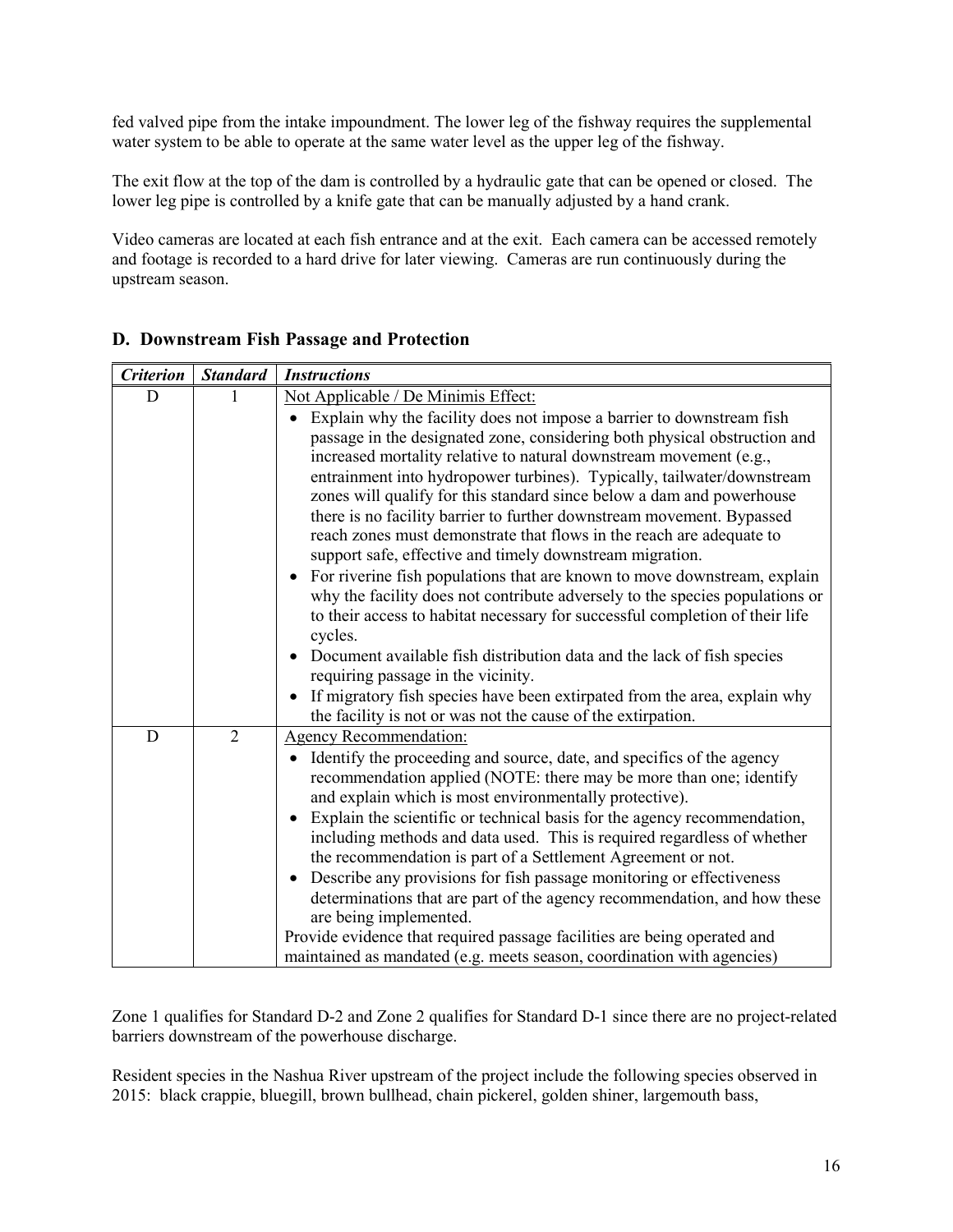pumpkinseed, rock bass, white sucker and yellow perch.<sup>2</sup> In addition, river herring and American eel have been observed using the fish elevator at the upstream Mine Falls project.

Typical downstream fish passage occurs from May 1 through July 31 and August 15 through November 15. Downstream eel passage is supported between August 15 and November 15. The downstream fish passage facility is designed to pass American Shad, Alewife and Atlantic salmon. Facing downstream, it is located at the upper right side of the turbine intake and consists of a surface bypass system with a 36" wide by 24" deep entrance with 8" bar grating to screen debris. The entrance flows into a transition chamber to a 24" bypass pipe that discharges to the project tailrace. The transition chamber is a full 24 foot by 4-foot area with varying water depth (2' to 5') depending on head pond levels and the number of stop logs installed controlling flow into the transition chamber.

Downstream eel passage includes the use of a ramp trap that utilizes the downstream fish passage entrance, chamber and piping. In addition, night-time turbine shutdowns are instituted for three nights after a significant rain event from August 15 through November 15 or until the river temperature drops below 10 degrees Celsius. A significant rain event is defined as 0.5 inches or more of rain during a 24 hour period.

#### **E. Shoreland and Watershed Protection**

| <b>Criterion</b> | Standard Instructions                                                         |
|------------------|-------------------------------------------------------------------------------|
| E                | Not Applicable / De Minimis Effect:                                           |
|                  | • If there are no lands with significant ecological value associated with the |
|                  | facility, document and justify this (e.g., describe the land use and land     |
|                  | cover within the FERC project or facility boundary).                          |
|                  | • Document that there have been no Shoreline Management Plans or similar      |
|                  | protection requirements for the facility.                                     |

Both zones qualify for Standard E-1.

All of the land in the immediate vicinity of the dam is urban in character, highly developed and privately owned. The run-of-river operation results in flows above and below the project that have minimal effect on shoreline erosion, particularly downstream where the substrate is predominantly granite and gravel in the tailrace area.

The City has been actively managing aquatic invasive species in the Nashua River upstream of the Mine Falls dam, Mill Pond and Nashua Canal. To date, aquatic invasive species have not been observed in the river near the Jackson Mills dam, but the City continues to evaluate the entire river to minimize the potential for impacts from exotic species.

There are no lands of ecological significance nor any critical habitats for sensitive species. The project is not required to have a shoreline protection plan. In addition, the immediate shoreline in the impoundment and for all but the lowest 0.7 miles to the Merrimack River confluence is exempted from the NH Shoreland Water Quality Protection program as urbanized shorelands (Figure 6). In that lower reach, most of the shoreline consists of vegetated buffer and little development, and is owned by Eversource and Liberty Utilities. Residential is the predominant use where the Nashua River meets the Merrimack.

<sup>&</sup>lt;sup>2</sup> https://elibrary.ferc.gov/eLibrary/filedownload?fileid=14985027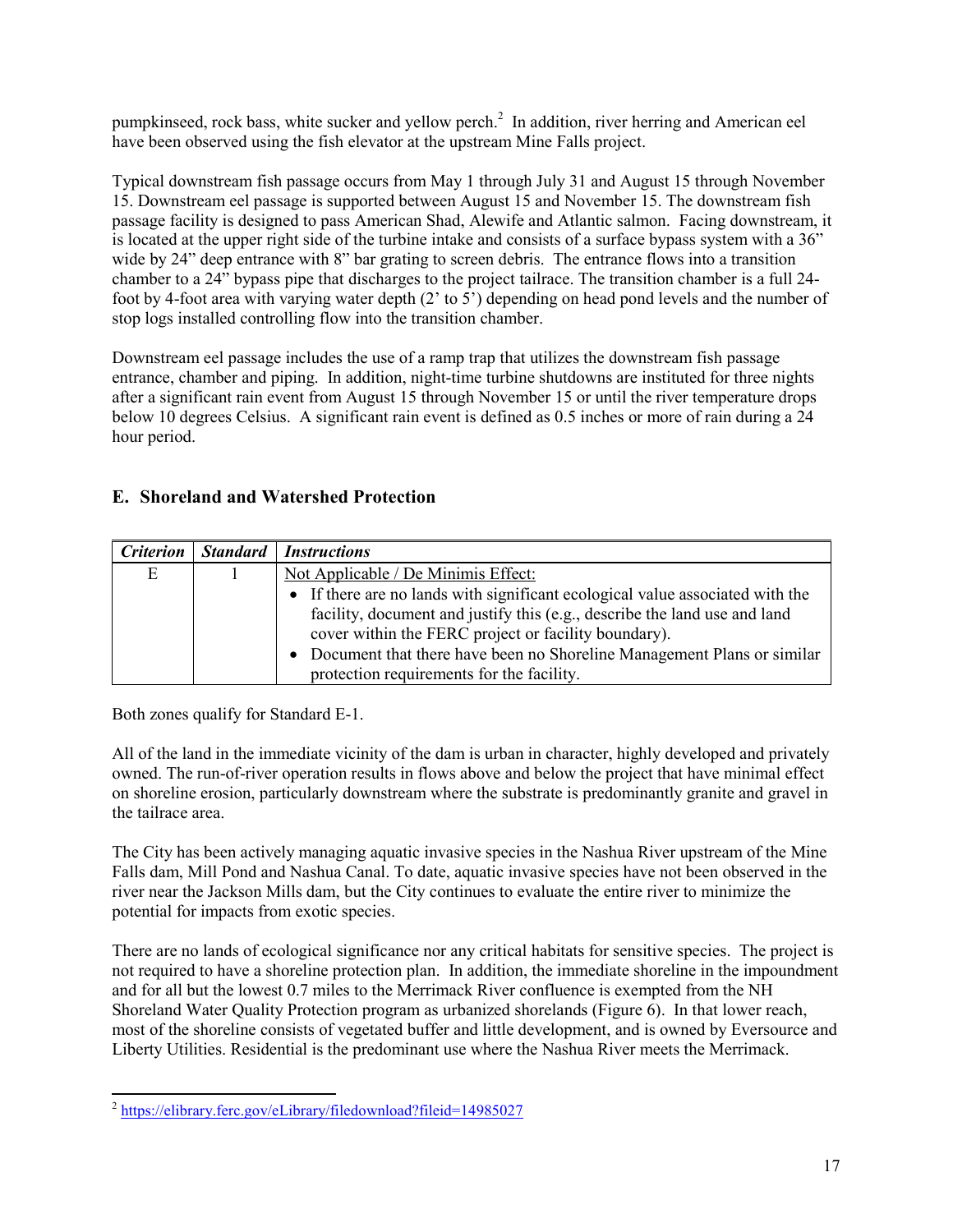



## **F. Threatened and Endangered Species Protection**

| <b>Criterion</b> | <b>Standard</b> | <b>Instructions</b>                                                                                                                                                                                |  |
|------------------|-----------------|----------------------------------------------------------------------------------------------------------------------------------------------------------------------------------------------------|--|
| F                |                 | Not Applicable / De Minimis Effect:                                                                                                                                                                |  |
|                  |                 | • Document that there are no listed species in the facility area or affected<br>riverine zones downstream of the facility.                                                                         |  |
|                  |                 | • If listed species are known to have existed in the facility area in the past<br>but are not currently present, explain why the facility was not the cause of<br>the extirpation of such species. |  |
|                  |                 | If the facility is making significant efforts to reintroduce an extirpated<br>species, describe the actions that are being taken.                                                                  |  |

Both zones qualify for Standard F-1.

A US Fish and Wildlife Service IPaC online data check on October 29, 2020 (see Attachment 1) indicates that only the Northern long-eared bat could be present. The report lists several protected migratory bird species including the bald eagle. None of the species are state-listed.<sup>3</sup>

Given the urbanized nature of the project area and the lack of trees within the project boundary that might require cutting, the project has no effect on these species.

A data check of the New Hampshire Natural Heritage Bureau indicated the Bald Eagle and Peregrine Falcon have been observed near the project, in addition to the Blanding's Turtle and Wood Turtle

<sup>&</sup>lt;sup>3</sup> https://www.wildlife.state.nh.us/nongame/endangered-list.html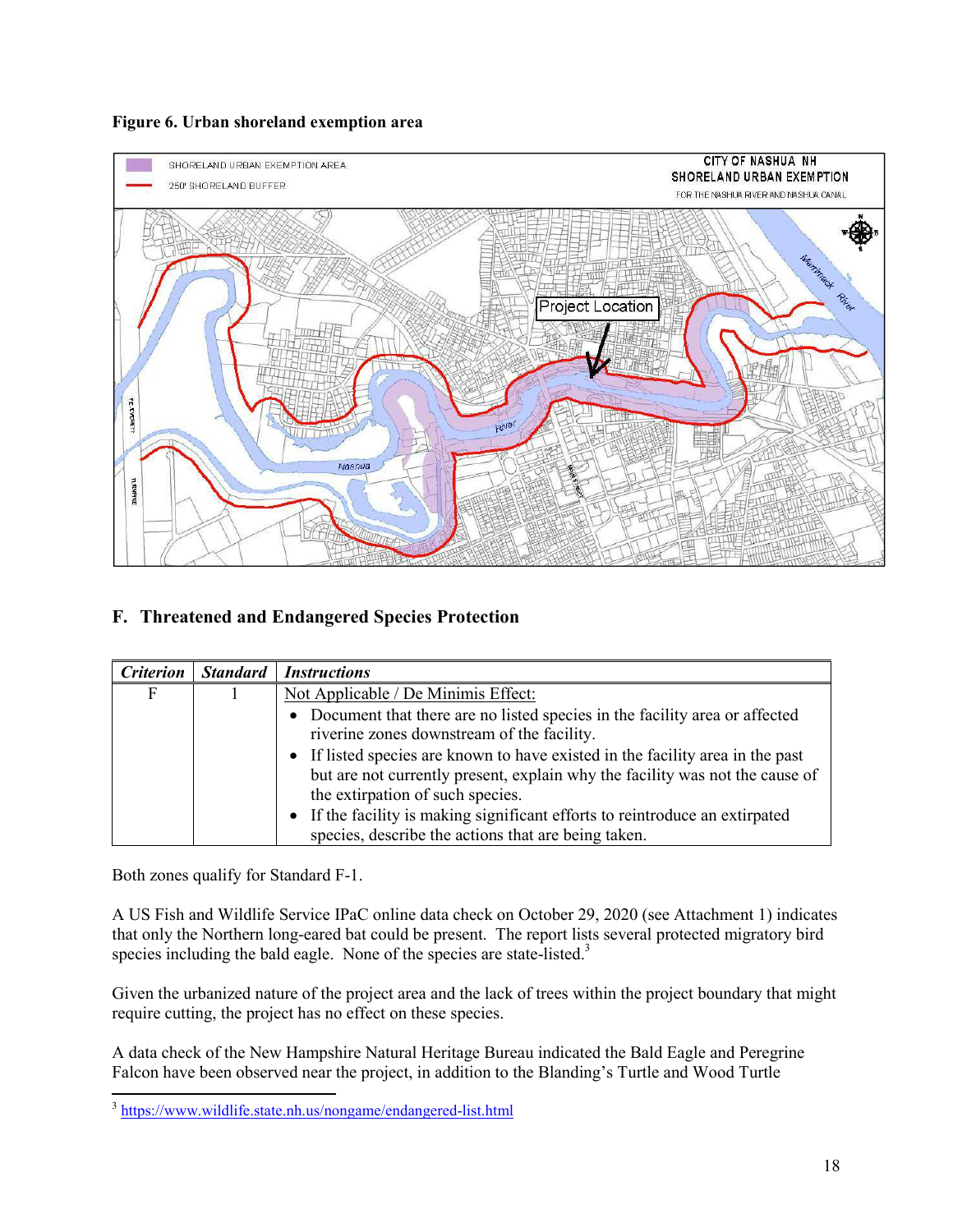observed upstream in the oxbow of the Nashua Canal. None have been documented to exist within the project boundaries.

#### **G. Cultural and Historic Resources Protection**

| <i><b>Criterion</b></i> | Standard | <i>Instructions</i>                                                                                                                                                                     |
|-------------------------|----------|-----------------------------------------------------------------------------------------------------------------------------------------------------------------------------------------|
| G                       |          | Not Applicable / De Minimis Effect:                                                                                                                                                     |
|                         |          | • Document that there are no cultural or historic resources located on<br>facility lands that can be affected by construction or operations of the<br>facility.                         |
|                         |          | Document that the facility construction and operation have not in the past,<br>nor currently adversely affect any cultural or historic resources that are<br>present on facility lands. |

Both zones qualify for Standard G-1.

As part of the license exemption process the State Historic Preservation Officer (SHPO) provided a finding of "no effect" because there are no known properties of cultural or historic significance within the project boundary.<sup>4</sup> No Historic Properties Management Plan (HPMP) or Cultural Resources Management Plan (CRMP) was required.

Upstream of the project, the Mine Falls project gatehouse and the Nashua Power Canal are part of the Nashua Manufacturing Company Historic District which is listed on the National Register of Historic Places. The original canal extended to the Merrimack River but was filled in around the time of the First World War from a point upstream of the Jackson Mills impoundment to the river mouth.<sup>5</sup>

### **H. Recreational Resources**

| <i>Criterion</i> | Standard Instructions                                                      |
|------------------|----------------------------------------------------------------------------|
| H                | <b>Assured Accessibility:</b>                                              |
|                  | • In lieu of existing agency recommendations and plans for recreational    |
|                  | uses, document the facility's current and future commitment to             |
|                  | accommodate reasonable requests from recreation interests for adequate     |
|                  | public access for recreational use of lands and waters of the facility,    |
|                  | including appropriate recreational water flows and levels, without fees or |
|                  | charges.                                                                   |

Both zones qualify for Standard H-3.

The FERC Exemption does not require the facility to provide recreational access, accommodations or facilities. The majority of the perimeter of the impoundment is bordered by mill buildings, shopping malls and houses. The reach of river immediately downstream of the facility is bounded by high steep banks,

 4 http://elibrary.ferc.gov/idmws/common/OpenNat.asp?fileID=13092026

<sup>&</sup>lt;sup>5</sup> https://www.nashuanh.gov/DocumentCenter/View/18957/Nashua-Downtown-Riverfront-Draft-Concept-Plan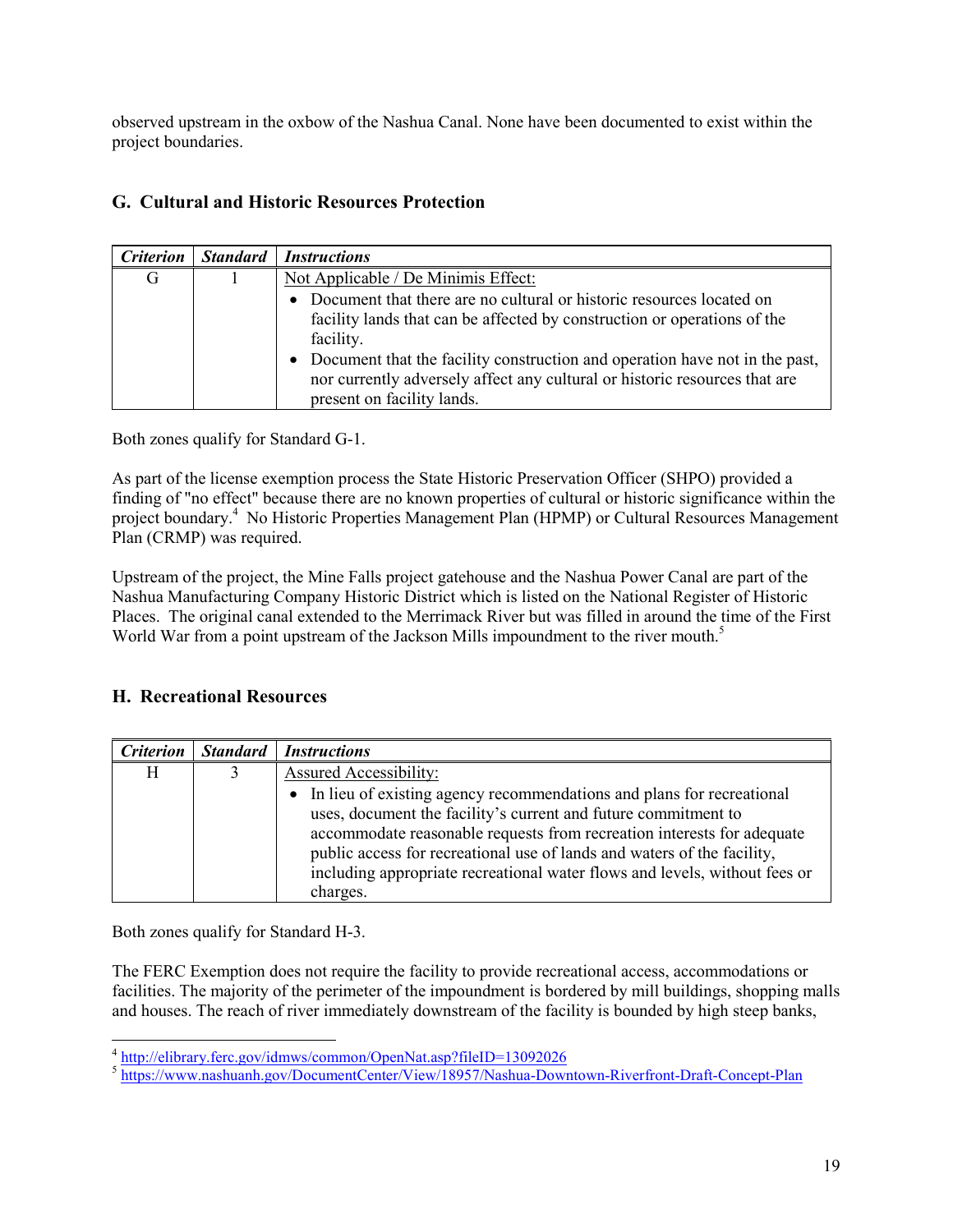topped by industrial and commercial buildings. The 2020 updated plan to redevelop the riverfront includes installation of a 10-foot wide path to extend from the section of riverfront at the existing pedestrian way at Margarita's restaurant and continuing to along the edge of the BAE Systems parking lot to the railroad/pedestrian bridge. This new plan focuses on connectivity, environmental stewardship, access to the river, recreation and greenspace, flood resiliency, and economic development all along the river, both upstream and downstream of the Jackson Mills project.

The facility has an agreement with the restaurant located immediately adjacent to the powerhouse which allows them to hold a limited number of public receptions on the powerhouse roof during the summer.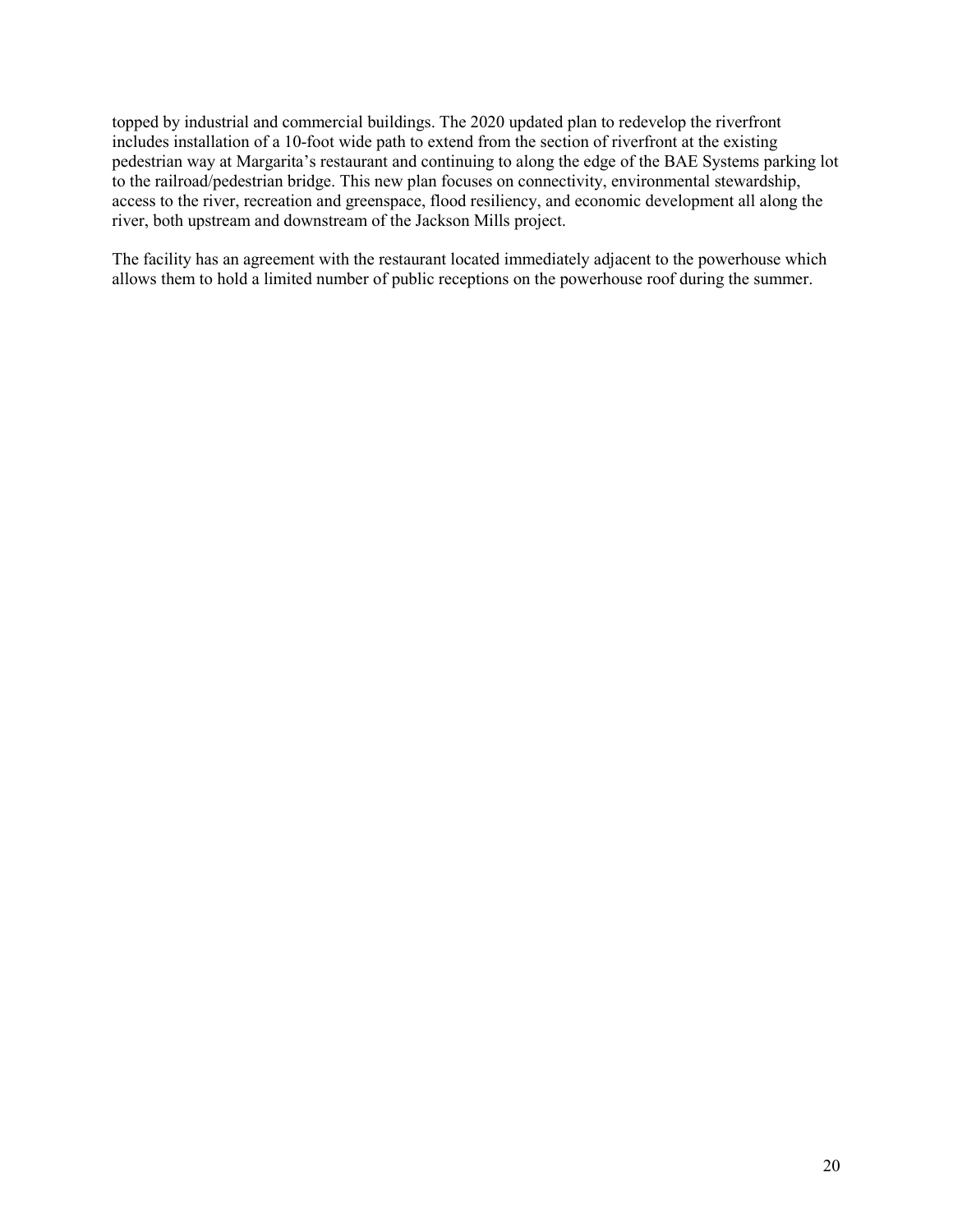# **6. FACILITY AND STAKEHOLDER CONTACTS FORMS**

| <b>Project Owner:</b>                   |                                                                        |  |
|-----------------------------------------|------------------------------------------------------------------------|--|
| Name and Title                          | Deb Chisholm, Waterways Manager                                        |  |
| Company                                 | City of Nashua, NH                                                     |  |
| Phone                                   | 603-589-3092                                                           |  |
| Email Address                           | chisholmd@nashuanh.gov                                                 |  |
| <b>Mailing Address</b>                  | PO Box 2019, Nashua, NH 03061                                          |  |
|                                         | <b>Project Operator (if different from Owner):</b>                     |  |
| Name and Title                          | <b>Andrew Locke</b>                                                    |  |
| Company                                 | <b>Essex Power Services</b>                                            |  |
| Phone                                   | 617-367-0032                                                           |  |
| <b>Email Address</b>                    | alocke@essexhydro.com                                                  |  |
| <b>Mailing Address</b>                  | 55 Union Street, Boston, MA 02108                                      |  |
|                                         | Consulting Firm / Agent for LIHI Program (if applicable):              |  |
| Name and Title                          | n/a                                                                    |  |
| Company                                 |                                                                        |  |
| Phone                                   |                                                                        |  |
| <b>Email Address</b>                    |                                                                        |  |
| <b>Mailing Address</b>                  |                                                                        |  |
|                                         | <b>Compliance Contact (responsible for LIHI Program requirements):</b> |  |
| Name and Title                          | Deb Chisholm, Waterways Manager                                        |  |
| Company                                 | City of Nashua, NH                                                     |  |
| Phone                                   | 603-589-3092                                                           |  |
| Email Address                           | chisholmd@nashuanh.gov                                                 |  |
| <b>Mailing Address</b>                  | PO Box 2019, Nashua, NH 03061                                          |  |
| Party responsible for accounts payable: |                                                                        |  |
| Name and Title                          | Janet Graziano, Senior Finance Manager                                 |  |
| Company                                 | City of Nashua, NH                                                     |  |
| Phone                                   | 603-589-3174                                                           |  |
| <b>Email Address</b>                    | grazianoj@nashuanh.gov                                                 |  |
| <b>Mailing Address</b>                  | PO Box 2019, Nashua, NH 03061                                          |  |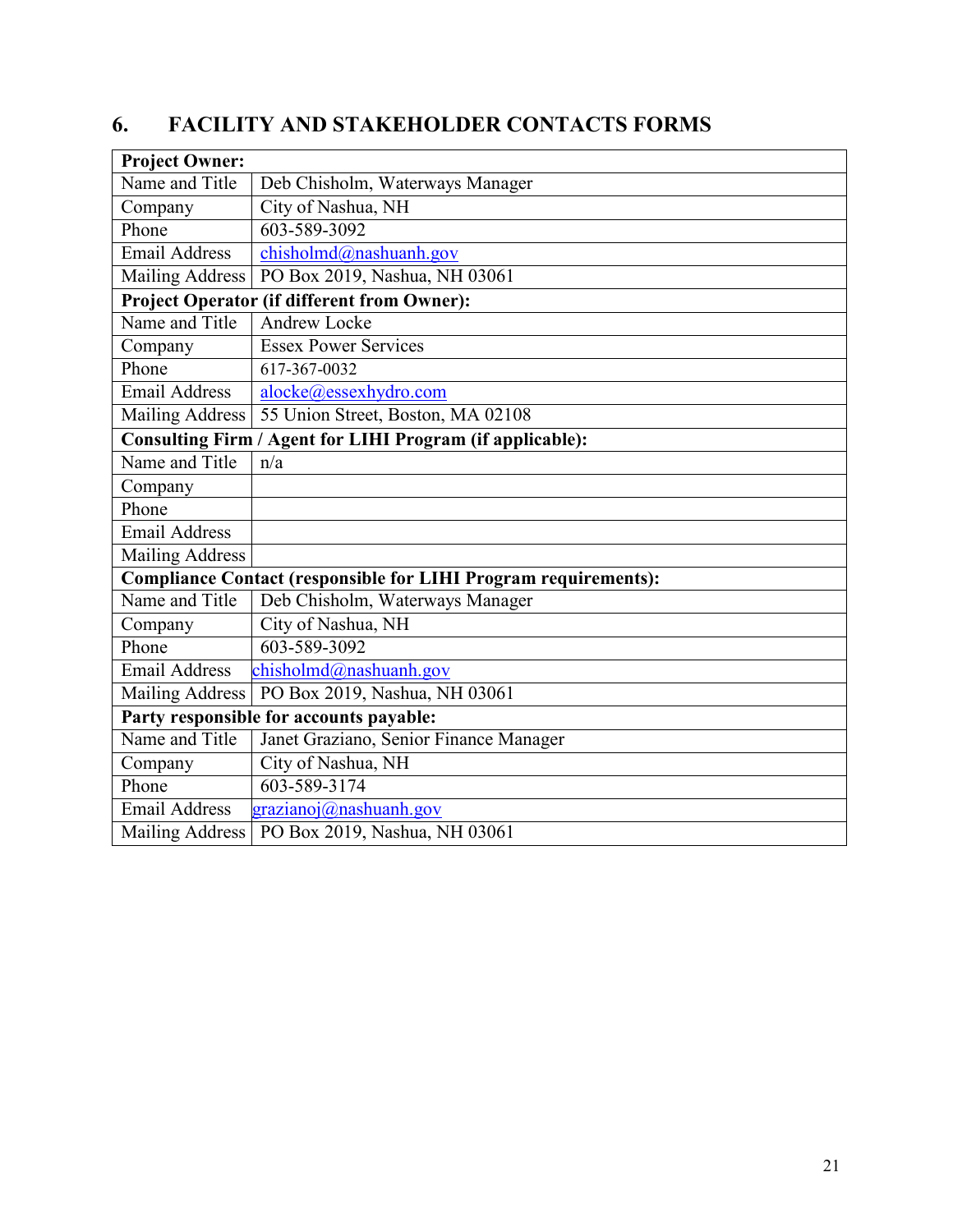#### **Current and relevant state, federal, and tribal resource agency contacts with knowledge of the facility (copy and repeat the following table as needed).**

| <b>Agency Contact</b>  |                                                | <b>Area of Responsibility</b>                                                                                 |
|------------------------|------------------------------------------------|---------------------------------------------------------------------------------------------------------------|
| <b>Agency Name</b>     | US Fish and Wildlife - Fish/Wildlife           | <b>Flows</b><br>Water Quality<br>Fish/Wildlife<br>Watershed<br>T&E Species<br>Cultural/Historic<br>Recreation |
| Name and Title         | Melissa Grader – Fish and Wildlife Biologist   |                                                                                                               |
| Phone                  | 413-548-8002 x 8124                            |                                                                                                               |
| Email address          | Melissa grader@fws.gov                         |                                                                                                               |
| <b>Mailing Address</b> | 103 East Plumtree Road<br>Sunderland, MA 01375 |                                                                                                               |

| <b>Agency Contact</b>  |                                | <b>Area of Responsibility</b>                                                                          |
|------------------------|--------------------------------|--------------------------------------------------------------------------------------------------------|
| <b>Agency Name</b>     | NOAA – flows and fish/wildlife | Flows<br>Water Quality<br>Fish/Wildlife<br>Watershed<br>T&E Species<br>Cultural/Historic<br>Recreation |
| Name and Title         | Bjorn Lake                     |                                                                                                        |
| Phone                  |                                |                                                                                                        |
| Email address          | Bjorn.lake@noaa.gov            |                                                                                                        |
| <b>Mailing Address</b> |                                |                                                                                                        |

| <b>Agency Contact</b> |                                | <b>Area of Responsibility</b> |
|-----------------------|--------------------------------|-------------------------------|
|                       |                                |                               |
| <b>Agency Name</b>    | NOAA – flows and fish/wildlife | Flows                         |
|                       |                                | Water Quality                 |
|                       |                                | Fish/Wildlife                 |
|                       |                                | Watershed                     |
|                       |                                | T&E Species                   |
|                       |                                | Cultural/Historic             |
|                       |                                | Recreation                    |
| Name and Title        | Bryan Sojkowski                |                               |
|                       |                                |                               |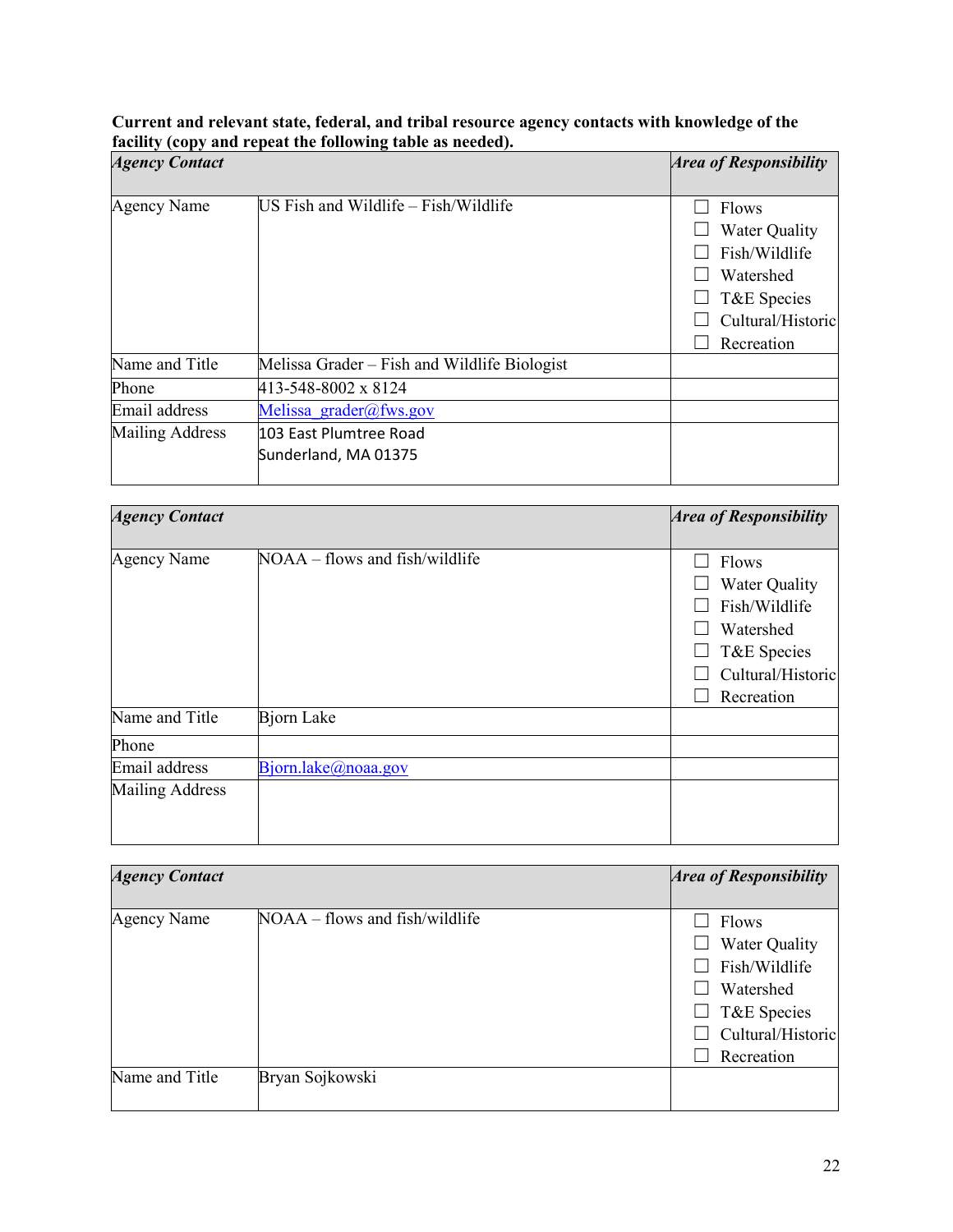| Phone                  |                         |  |
|------------------------|-------------------------|--|
| Email address          | Bryan sojkowski@fws.gov |  |
| <b>Mailing Address</b> |                         |  |

| <b>Agency Contact</b>  |                                | <b>Area of Responsibility</b>                                                                          |
|------------------------|--------------------------------|--------------------------------------------------------------------------------------------------------|
| <b>Agency Name</b>     | NOAA – flows and fish/wildlife | Flows<br>Water Quality<br>Fish/Wildlife<br>Watershed<br>T&E Species<br>Cultural/Historic<br>Recreation |
| Name and Title         | Sean McDermott                 |                                                                                                        |
| Phone                  |                                |                                                                                                        |
| Email address          | Sean.mcdermott@noaa.gov        |                                                                                                        |
| <b>Mailing Address</b> |                                |                                                                                                        |

| <b>Agency Contact</b>  |                                                | <b>Area of Responsibility</b>                                                                                 |
|------------------------|------------------------------------------------|---------------------------------------------------------------------------------------------------------------|
| <b>Agency Name</b>     | NH Fish and Wildlife – flows and fish/wildlife | Flows<br><b>Water Quality</b><br>Fish/Wildlife<br>Watershed<br>T&E Species<br>Cultural/Historic<br>Recreation |
| Name and Title         | Carol Henderson                                |                                                                                                               |
| Phone                  |                                                |                                                                                                               |
| Email address          | $card.$ henderson $(a)$ wildlife.nh.gov        |                                                                                                               |
| <b>Mailing Address</b> |                                                |                                                                                                               |

| <b>Agency Contact</b> |                                                | <i>Area of Responsibility</i>                                       |
|-----------------------|------------------------------------------------|---------------------------------------------------------------------|
| Agency Name           | NH Fish and Wildlife – flows and fish/wildlife | Flows<br>Water Quality<br>Fish/Wildlife<br>Watershed<br>T&E Species |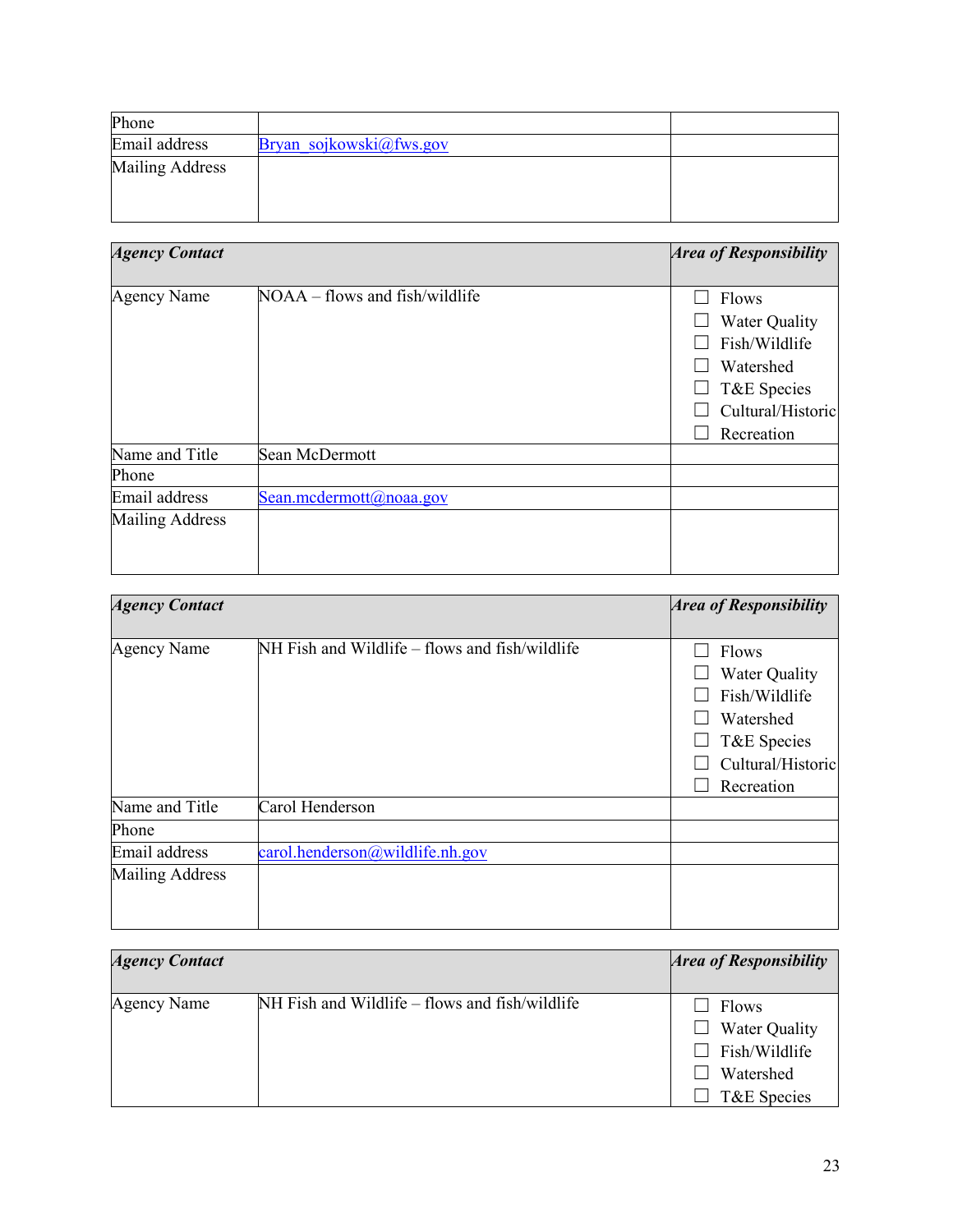|                        |                                     | Cultural/Historic<br>Recreation |
|------------------------|-------------------------------------|---------------------------------|
| Name and Title         | Matt Carpenter                      |                                 |
| Phone                  |                                     |                                 |
| Email address          | Matthew.A.Carpenter@wildlife.nh.gov |                                 |
| <b>Mailing Address</b> |                                     |                                 |

| <b>Agency Contact</b>  |                                                                | <b>Area of Responsibility</b>                                                                                 |
|------------------------|----------------------------------------------------------------|---------------------------------------------------------------------------------------------------------------|
| <b>Agency Name</b>     | $NH$ DES – water quality                                       | <b>Flows</b><br>Water Quality<br>Fish/Wildlife<br>Watershed<br>T&E Species<br>Cultural/Historic<br>Recreation |
| Name and Title         | Gregg Comstock - Supervisor, Water Quality Planning<br>Section |                                                                                                               |
| Phone                  | $(603)$ 271-2983                                               |                                                                                                               |
| Email address          | gregg.comstock@des.nh.gov                                      |                                                                                                               |
| <b>Mailing Address</b> | 29 Hazen Drive, P.O. Box 95<br>Concord, NH 03302-0095          |                                                                                                               |

| <b>Agency Contact</b> |                                                                               | <b>Area of Responsibility</b>                                                                                 |
|-----------------------|-------------------------------------------------------------------------------|---------------------------------------------------------------------------------------------------------------|
|                       |                                                                               |                                                                                                               |
| <b>Agency Name</b>    | Ko'asek Traditional Band of the Sovereign Abenaki Nation<br>Cultural/historic | Flows<br><b>Water Quality</b><br>Fish/Wildlife<br>Watershed<br>T&E Species<br>Cultural/Historic<br>Recreation |
| Name and Title        | Paul Bunnell - Chief                                                          |                                                                                                               |
| Phone                 |                                                                               |                                                                                                               |
| Email address         | bunnellloyalist@aol.com                                                       |                                                                                                               |
| Mailing Address       | 49 Pleasant Street #106<br>Alstead, NH 03602                                  |                                                                                                               |